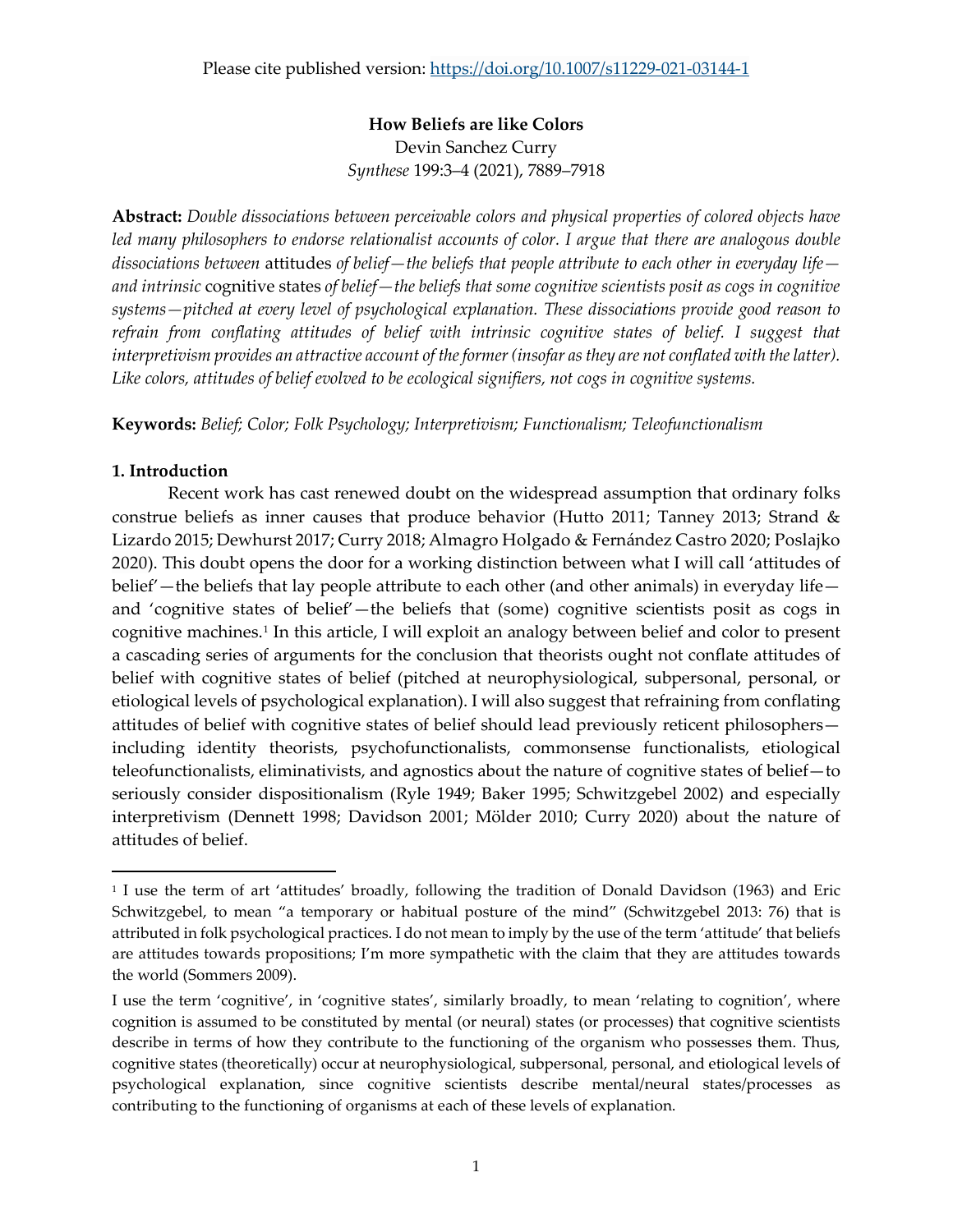# Please cite published version:<https://doi.org/10.1007/s11229-021-03144-1>

In §2, I will review the case that colors are neither illusory nor intrinsic physical or dispositional properties of objects. (By the term 'intrinsic' I just mean 'ontologically nonrelational'—that is, existing independently of their relation to external perceivers or interpreters.) In §3, I will argue that attitudes of belief are, likewise, neither figments of the folk psychological imagination nor intrinsic physical or dispositional properties of objects. Instead, attitudes of belief are properties organisms have partly in virtue of inhabiting the environments of belief attributors. As such, they ought not be conflated with intrinsic cognitive states of belief—properties organisms are purported to have solely in virtue of their cognitive architecture. In §4, I will argue that insofar as teleofunctionalism helps theorists get a grip on the nature of belief, it should be recruited to support (rather than collapse) the distinction between attitudes and cognitive states. Like colors, attitudes of belief evolved to be ecological signifiers, not cogs in cognitive systems. There would be no believers—no creatures properly characterized as having attitudes of belief without belief attributors—creatures who characterize creatures as having attitudes of belief. In §5, I will conclude by considering the more radical view that cognitive states of belief, too, emerge relative to belief attributors.

#### **2. Color**

Reflection on the metaphysics of color provides an impetus to recognize that attitudes of belief and cognitive states of belief ought to be conceptually distinguished.

#### *2.1. Against conflating perceivable colors with surface spectral reflectance profiles*

To see why, consider a well-known problem for the view about perceivable color known as 'physicalism'. Physicalists type-identify perceivable colors with intrinsic properties of colored objects (Smart 1961; Hilbert 1987), just as most philosophers of mind type-identify attitudes of belief with intrinsic cognitive states of belief (Churchland 1981; Fodor 1987; Porot & Mandelbaum 2021). In particular, most physicalists identify colors with either surface spectral reflectance profiles (henceforth SSRs) or the intrinsic physical properties of objects that realize SSRs. Surfaces absorb some light at each wavelength of the visible spectrum and reflect the rest. To have an SSR is to be disposed to reflect a particular percentage of light at each wavelength on the spectrum. Physicalists declare, rightly, that SSRs are the nonrelational dispositional properties of objects most closely associated with their colors. (For example, red objects are disposed to reflect more light in the longer wavelengths than blue objects.) By extension, the physical properties underlying SSRs are the intrinsic physical properties of objects most closely associated with their colors. Nevertheless, identifying colors with SSRs (or their physical realizers) is problematic because there is a double dissociation between the SSRs of objects and the perceived colors of those same objects.

First, perceived colors of objects do not perfectly track SSRs. Cases of metamerism reveal that objects with divergent SSRs often appear identically colored to a single perceiver in a single context. There is no principled way to settle on one metamer's SSR as uniquely veridically captured by the shared perceived color (Hatfield 1992). Likewise, there is no good reason to suppose that only one metamer is *really* the color it appears to be. Thus, perceived colors are multiply realized by SSRs.

Nor does the SSR of an object fix its perceived color. Cases of intrasubjective perceptual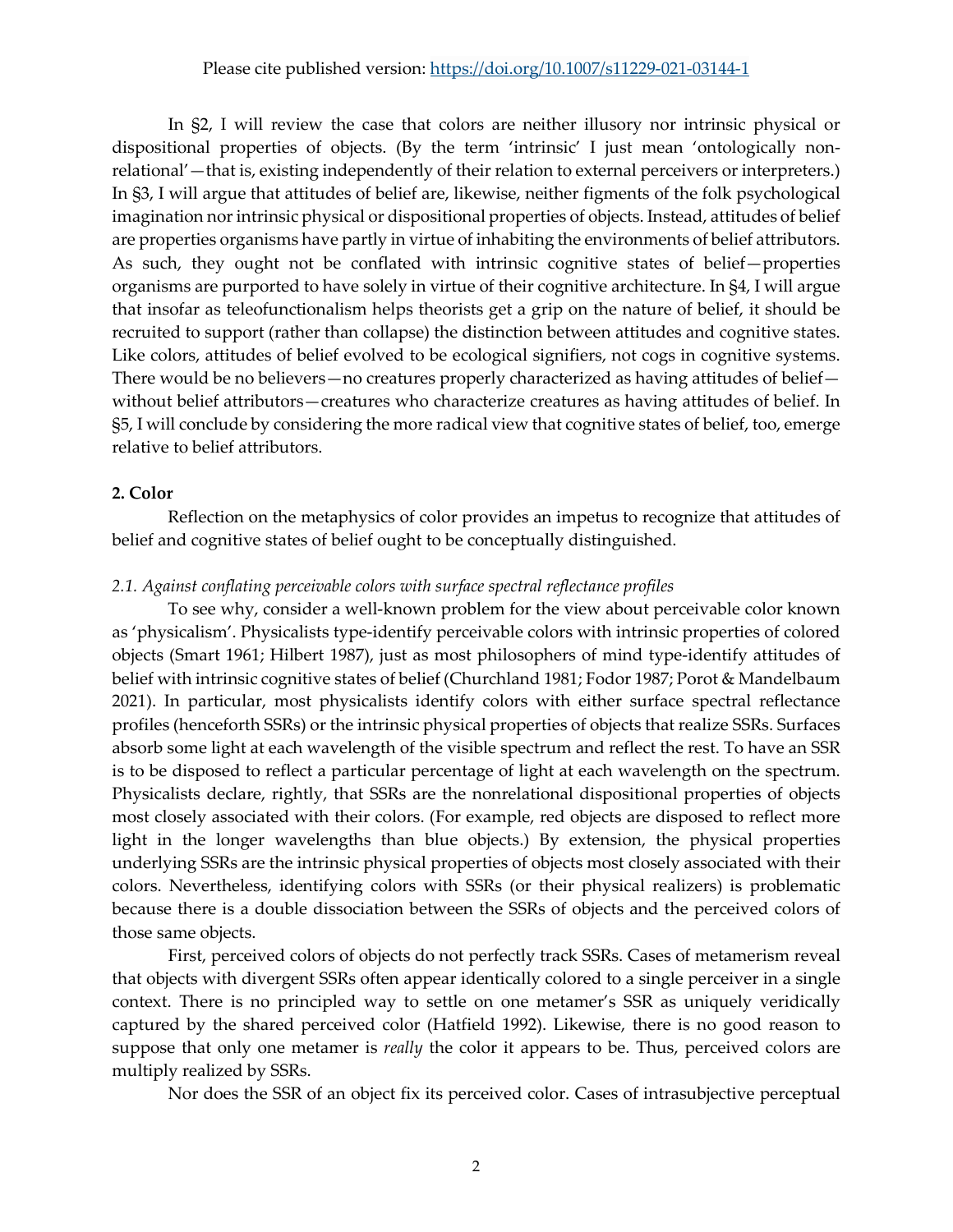variation reveal that objects with identical SSRs appear differently colored due to context, even when perceived simultaneously by a single perceiver (Cohen 2009: 20). Moreover, the perceived colors of objects vary between perceivers even when the context is held constant. A particularly stark—if atypical—example of this phenomenon known as 'The Dress' went viral on the internet in the 2010s. The Dress is an image of a backlit, striped article of clothing. About 60% of people see The Dress's stripes as alternating white and gold; about 30% see the same stripes as blue and black. Only about 1% of people report being able to (intentionally or unintentionally) switch between the two commonly perceived color configurations (Wallisch 2017: 4). The Dress is thus a clear case of intersubjective variation in perceived color.

Now, this stark difference in how the world is colored for different human perceivers rests on a knife's edge. In most viewing conditions, there is approximate—though not absolute intersubjective uniformity in perceived color among non-color-blind human perceivers. In normal daylight, the article of clothing photographed for the viral image—'the dress' with a lower-case 'd'—looks blue and black to nearly all humans (including those who see the image of The Dress as white and gold). Importantly, though, there remain subtle differences in the exact shades of blue and black experienced by different individuals (Webster 2015). Due to normal variation in human perceptual systems, even in normal daylight I likely see the dress as either a slightly redder or slightly greener shade of blue than you. And whether the dress's blue is *really*  redder or greener is not settled by reference to the dress's SSR.[2](#page-2-0)

There is almost certainly more dramatic variance between perceivers of different species. Animals with one or two types of cone cell almost certainly see a differently colored world than trichromatic humans. The same goes for many fellow trichromats; red mason bees detect shorterwavelength 'ultraviolet' light but not longer-wavelength 'red' light, whereas humans detect 'red' light but not 'ultraviolet' light. Crocuses which look purple to humans likely look yellowish to bees (Menzel et al. 1988).

These cases of intrasubjective, intersubjective, and interspecific perceptual variation reveal that the SSR of an object does not fix its perceived color. In most situations, most perceivers of the same species will have approximately intersubjectively uniform color experiences. However, there are always subtle differences in perceived color, and these differences grow less subtle as perceivers cross species boundaries or enter unusual viewing conditions. Sometimes as with The Dress, which led to newsworthy amounts of bickering on social media—the differences are stark enough to be practically significant. But the argument for dissociating colors and SSRs need not rely on such dramatic examples (which can be facilely dismissed as illusory). Even with respect to subtle—but ubiquitous—individual differences in color perception, there is no principled way to settle on one perceived color as *the* veridical representation of the SSR in question, much less as *the* true color of the object itself.

<span id="page-2-0"></span><sup>2</sup> Empirical research indicates that subjects' expectations about illumination conditions—and attendant modulation of color constancy mechanisms—drive the differential perceived colors The Dress exhibits due to the ambiguous illuminance conditions presented by the backlighting in the image (Wallisch 2017). In normal daylight viewing conditions, there is not much ambiguity in illuminance, so there is not much ambiguity in perceived color. Other researchers have offered (less convincing) explanations of the phenomenon in terms of differential macular pigment optical density (Rabin et al. 2016) or the top-down influence of knowledge of the color of the dress in normal illuminance conditions (Schlaffke 2015).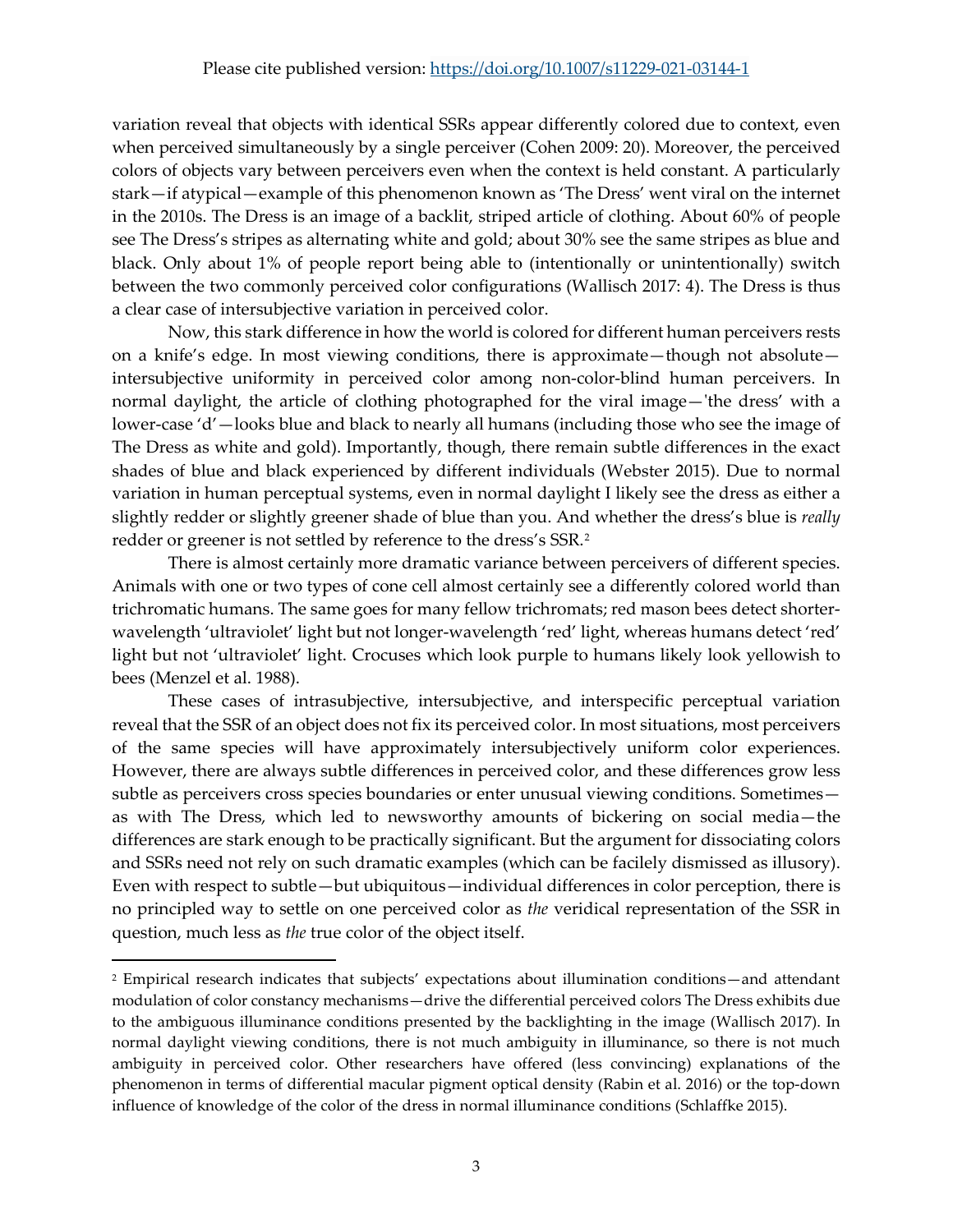Philosophers have responded to the double dissociation between perceivable colors and the physical properties of colored objects in several ways. Physicalists and primitivists (Yablo 1995; Gert 2017) insist that each reflective surface has one true perceivable color (or set of colors), and that all others are illusory. For example, physicalists and primitivists might agree that metamers are really distinctly colored (no matter the lighting), that The Dress is really blue and black (even for bees), and that crocus petals are devoid of yellow. Idealists claim that there is no such thing as veridical color perception, because colors are perceptual figments (Jackson 1977). Irrealists claim that there is no such property as color(Hardin 1988; Boghossian & Velleman 1989).

# *2.2 Color relationalism*

Relationalists (Thompson 1995; Hatfield 2009; Cohen 2009; Chirimuuta 2015) hold that colors are neither arbitrary intrinsic properties of objects, subjective sense data, nor illusions. Instead, relationalists respond to the double dissociation between perceived colors and SSRs by arguing that colors are constituted by the relationship between color perceivers and the dispositional properties of environmentally embedded objects. Evan Thompson, for example, writes that "being colored a particular determinate color or shade is equivalent to having a particular spectral reflectance, illuminance, or emittance that looks that color to a particular perceiver in specific viewing conditions" (1995: 245). Thompson thus responds by selectively grounding colors in SSRs that bear the right sort of relationship to color perceivers. In particular, colors are realized by those SSRs that enable perceivers to have color experiences. On this relationalist picture, single SSRs sometimes non-arbitrarily realize different colors *because* they enable different perceivers to see different colors (or single perceivers to see different colors in different contexts). Likewise, different SSRs sometimes non-arbitrarily realize a single color because they both enable perceivers to see that color.

Like Thompson, Gary Hatfield emphasizes the biological and psychological roles of color.

Not every property is a physical property. The property of being nutritious is not. Neither is color. They are both biofunctional properties. Color, as a property defined in relation to phenomenal experience or psychological discriminatory capacities, is a psychobiological property. As such, its basis may be found in the relation of subjects to objects. (2009: 296)

To be nutritious is to be usable in metabolism. The physicochemical properties of any given object, taken by themselves, do not render it intrinsically usable in metabolism. Nothing is nonrelationally nutritious; things are only nutritious *for* organisms. Of course, being nutritious for any particular organism is nothing more than a matter of having the appropriate physical and chemical properties. But what makes those physicochemical properties appropriate is their metabolizability by that organism. Wood is nutritious for termites but not for humans, and peaches are nutritious for humans but not for termites. Analogously, to be colored is to be perceivable as colored. The physicochemical properties of any given object, taken by themselves, do not render it perceivable as colored. Things are only colored *for* organisms. Again, being colored any particular hue for any particular organism is nothing more than a matter of having appropriate physicochemical properties. But what makes those physicochemical properties appropriate is the fact that they allow that organism to perceive that color. Oranges are orange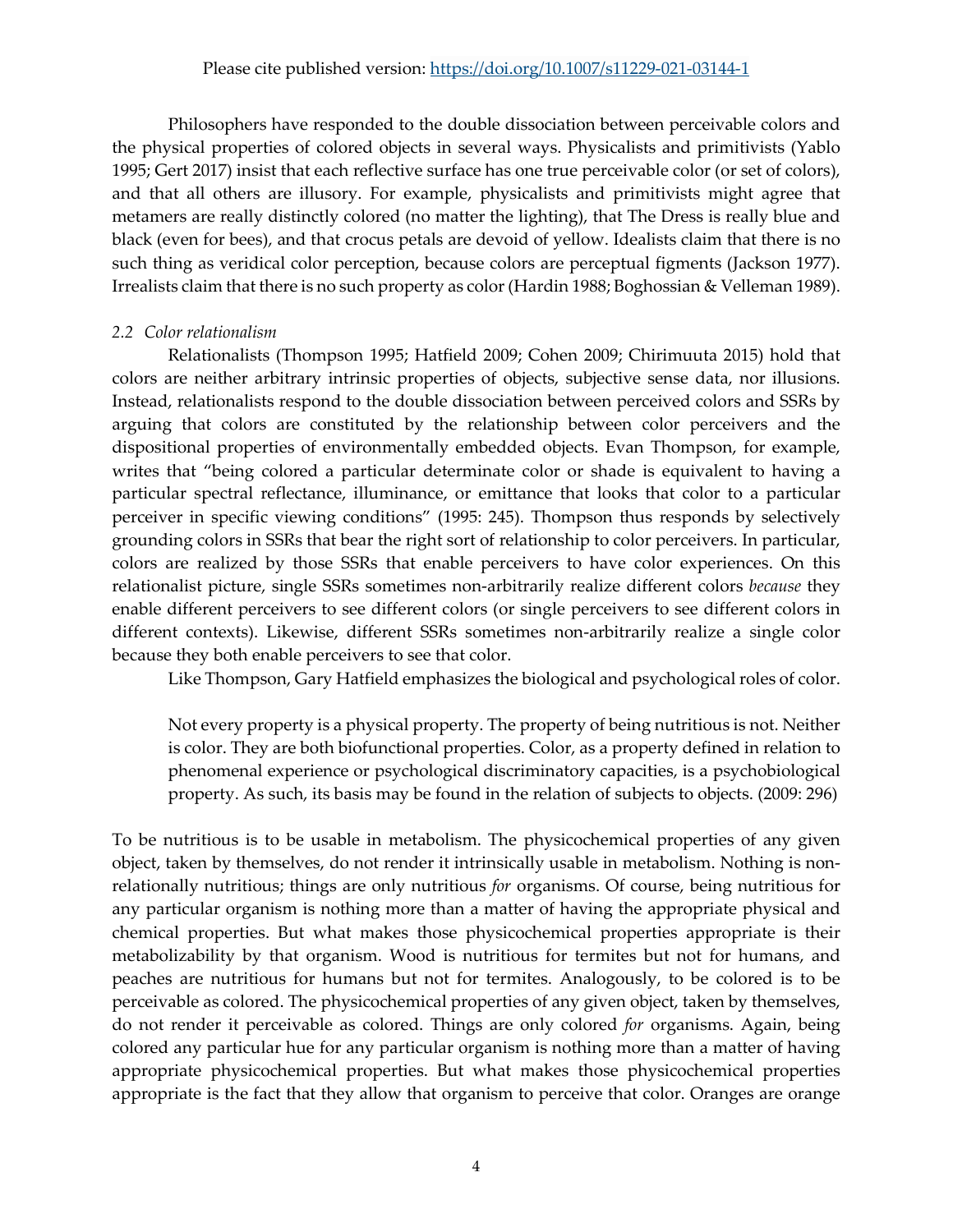for (most) humans, but they are not necessarily orange for other trichromats, much less for dichromats.

Nutritiousness and color are quintessentially *ecological* properties: there is no nutritious wood except in the environments of woodeaters like termites, and there are no colored objects except in the environments of color perceivers. Humans likely evolved trichromatic color vision partly to distinguish fruits from leaves (Mollon 1989; Jacobs 1996; Regan et al 2001). On this hypothesis, the perceivable colors raspberry red and leaf green evolved in tandem with the perceptual capacity of humans to discriminate between how the surfaces of raspberries and leaves respectively reflect light. In sum, color, realized by SSRs in relation to perceptual systems, is the ecological property that functions to enable organisms to visually discriminate environmental objects by hue.

While color relationalists tend to advocate relationalism as an alternative to physicalism about color, it would be perfectly coherent for them to embrace both, as accounts of distinct phenomena. A distinction can be drawn between the colors that organisms perceive and the intrinsic properties of objects that physicists might reasonably label 'colors'. Relationalism might be true of color qua perceivable property of objects—the 'color' phenomenon of interest in perceptual psychology—while physicalism is true of color qua intrinsic property of objects—the 'color' phenomenon of interest in the physics of light.

Relationalists need not take a stance on the issue of whether SSRs resemble (or correspond to) perceivable colors sufficiently to count as the intrinsic colors of physical objects. Instead, they can point to the double dissociation between SSRs and perceivable colors as reason to reject physicalism and embrace relationalism *as an account of perceivable color*. Perceivable colors are ecological properties relativized to particular perceivers and particular viewing conditions, whether or not SSRs (or their physico-chemical realizers) deserve to be labeled 'intrinsic colors' in their own right.

The rest of this article will draw from the argument for a relationalist view of color that I have just sketched in order to resist the conflation of attitudes of belief with intrinsic cognitive states of belief. Attitudes of belief are ecological properties, just like perceivable colors. Just as perceivable colors are realized by SSRs that function to make objects look colored to color perceivers, attitudes of belief are realized by dispositions to act, react, think, and feel that, taken together, function to render people *believers* in the eyes of belief attributors. And I will argue that, just as even committed physicalists about intrinsic colors ought also to accept relationalism about perceivable colors, even those philosophers who are committed to the existence of cognitive states of belief qua intrinsic features of organisms ought also to accept a relationalist account of attitudes of belief.[3](#page-4-0)

<span id="page-4-0"></span><sup>3</sup> My argument for and account of attitudes of belief—while usefully illustrated by analogy with the argument for relationalism about color—does not stand or fall with any particular metaphysics of color. Like all analogies, the analogy between belief and color is imperfect and incomplete. Most strikingly, organisms *see* colors. Following Shannon Spaulding (2015), I reject views according to which belief attributors literally perceive beliefs. In some ways, this point of disanalogy renders the metaphysics of attitudes of belief easier to pin down than the metaphysics of perceivable colors. Embracing belief attribution as a thoroughly cognitive (as opposed to perceptual) phenomenon enables us to ignore tricky questions about the cognitive penetration of perception. It also enables model-theoretic accounts of belief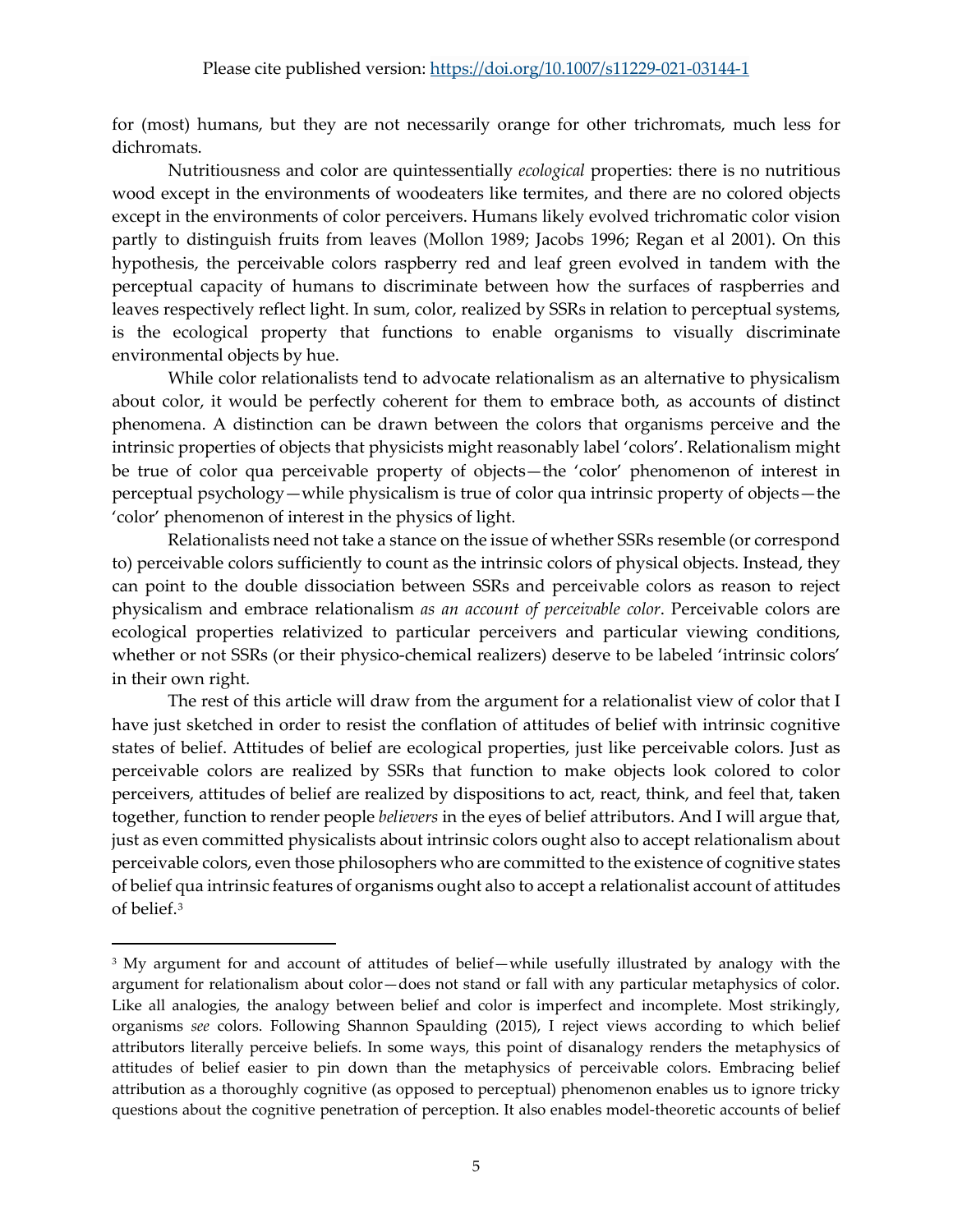## **3. Belief**

There is a problem for views that conflate attitudes of belief with intrinsic cognitive states of belief that parallels the problem for physicalism about perceivable color. The primary candidates for cognitive states of belief are brain states, subpersonal computational states, and personal functional states. But there are double dissociations between attitudes of belief—the beliefs that people attribute to each other in everyday life—and all three of these candidates for intrinsic cognitive states of belief, which mirror the double dissociation between perceivable colors and SSRs.[4](#page-5-0) (Going forward, I will use Gilbert Ryle's label 'paramechanical' (1949) to pick out views which conflate attitudes with cognitive states.)

# *3.1. Against conflating attitudes with brain states*

Paramechanical identity theorists type-identify attitudes of belief with brain processes, holding that beliefs "just *are* brain processes, not merely *correlated with* brain processes" (Smart 2007: 1).[5](#page-5-1) Unfortunately for paramechanical identity theorists, there is a much-rehearsed double dissociation between attitudes of beliefs and the relevant neural processes and states of believers. First, just as perceived colors are multiply realizable by SSRs, attitudes of belief are multiply realizable by brain states (Putnam 1967). Second, on the least controversial of externalist assumptions, indistinguishable brain states can underlie distinct attitudes of belief when embedded in distinct environments (Putnam 1975).

The classic arguments for both multiple realizability and externalism hinge on the plausible claim that folk psychological belief attribution practices do not perfectly track neurophysiological similarities and differences. Insofar as these classic arguments hold water, the double dissociation arising therefrom indicates that *attitudes of belief* ought not be conflated with brain states. Insofar as the identity theory is the best metaphysics of *cognitive states of belief*—and a recent revival provides good reason to think it may be (Shapiro 2018; Thomson & Piccinini 2018)—we ought not conflate attitudes with cognitive states.

Paramechanists have responded to this double dissociation between attitudes of belief and brain states in several ways. Identity theorists downplay multiple realization and either deny

attribution (Godfrey-Smith 2005; Maibom 2009; Spaulding 2018; Curry forthcoming b), according to which interpreters construct and wield model psychological profiles of people in order to ascribe attitudes (and other traits) to those people. Model psychological profiles are more theoretically and empirically tractable than the amodal perceptual processes posited by theorists who countenance mindseeing. A related point of disanalogy stems from the impact that cultural forces have on models of belief. Culture *may* affect color perceptual learning (Connolly 2017), but models of belief are much more culturally variable (Heyes & Frith 2014; Lavelle 2019; Curry 2020). Likewise, belief attributors can construct models of new beliefs on the fly (Curry forthcoming a), whereas color perceivers cannot learn to perceive new colors.

<span id="page-5-0"></span><sup>4</sup> These dissociations have a cascading structure: although computationalism dodges the arguments against identity theory, and pure functionalism dodges the arguments against computationalism, the arguments against (paramechanical) pure functionalism also condemn (paramechanical) computationalism and the arguments against (paramechanical) computationalism also condemn (paramechanical) identity theory. Given this cascading structure, I will give more space to the later (more comprehensive) arguments.

<span id="page-5-1"></span><sup>5</sup> Unlike Smart, U.T. Place (1956) developed his pioneering version of the identity theory about consciousness as a supplement to his staunchly anti-paramechanical Rylean view of belief.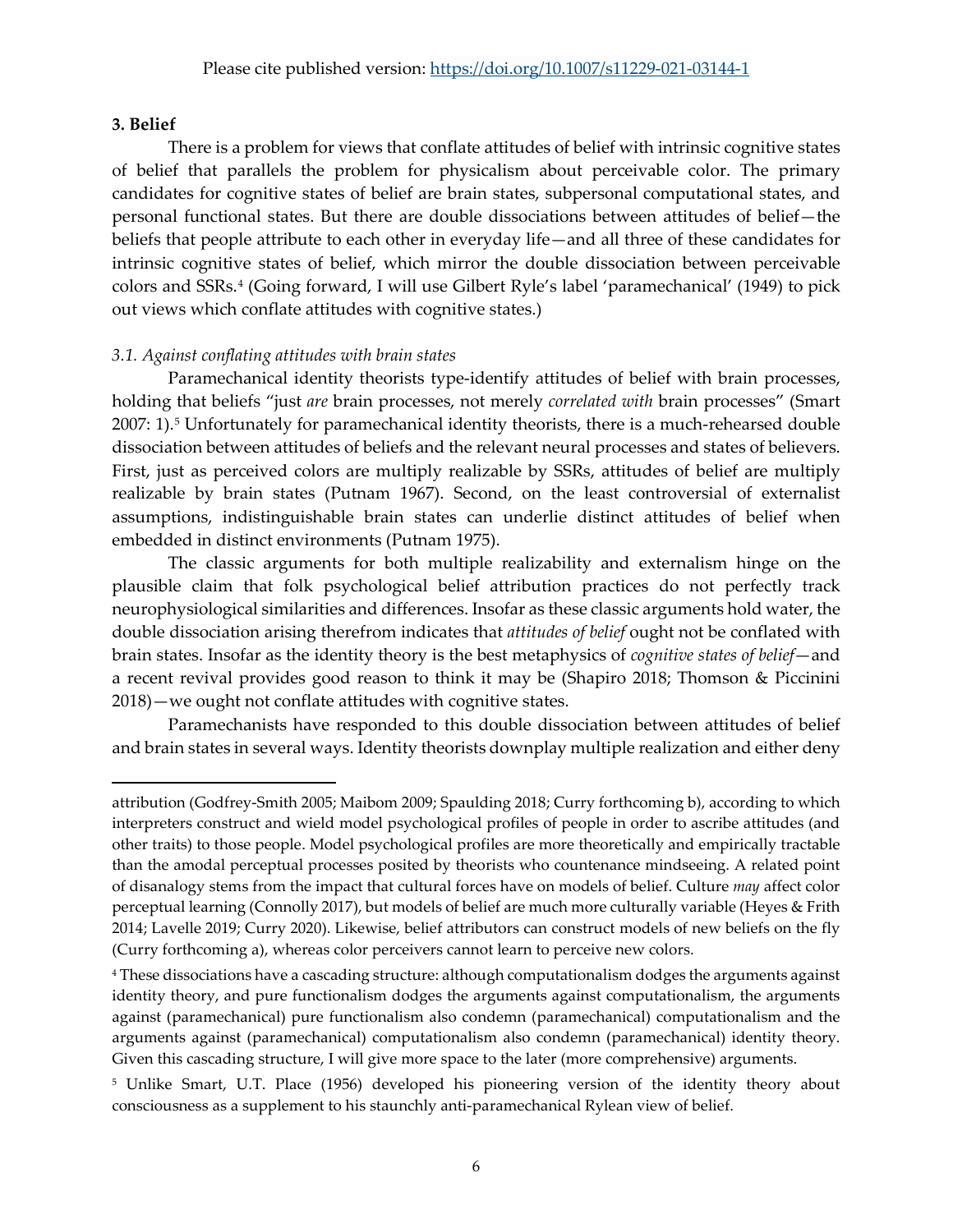externalism or broaden the relevant physical states to include features of the environment. Dualists pull apart the physical and mental domains. Eliminativists deny that beliefs exist. However, by far the most popular way to respond to the double dissociation is to adopt paramechanical functionalism about belief. Paramechanical functionalism encompasses a diverse family of views which all hold that beliefs are individuated with respect to the functional roles they play in cognitive systems.

## *3.2. Against conflating attitudes with subpersonal computational states*

Put overly simply, cognitive systems receive perceptual inputs and emit behavioral and experiential outputs. Computational functionalism is the doctrine that beliefs are functionally characterized subpersonal states: cogs that help cognitive machines transition from inputs to outputs.[6](#page-6-0) According to one popular version of computational functionalism, beliefs are subpersonal relations to mental representations that play the psychofunctional role of disposing the believer to act as if the world were a particular way (Fodor 1987; Porot & Mandelbaum 2021).

Computational functionalists embrace the multiple realizability of beliefs by brain states. For the functionalist, brain states can multiply realize attitudes of belief because what makes a brain state realize a belief is a matter of cognitive function rather than physiology. Many computational functionalists are also happy to individuate cognitive states with respect to the external environment (Harman 1987; Block 1990; Kitcher 1991). Many computational functionalisms thus elegantly dodge the double dissociation between brain states and attitudes of belief, while reaffirming the conflation of attitudes of belief with cognitive states of belief. Nevertheless, paramechanical computational functionalists must reckon with a double dissociation of their own.

First, attitudes of belief are multiply realized by subpersonal computational states, just as computational states are multiply realized by brain states. As Hilary Putnam forcefully put the point, "there is absolutely no reason to believe that there is one computational state that all possible human beings who think that "there are lots of cats in the neighborhood" must be in" (1988: 104). Consider three people who all share the attitude of belief that a mug contains hot coffee. While her conscious mind is preoccupied with work, a distracted Delia orders a "dark roast for here" from Mo, the barista at her local café, and instinctively tells her three-year-old son, Roger, to "watch out; Mommy's coffee is very hot." Pouring the coffee, Mo the barista subpersonally computationally represents a 196°F French Roast made from Guatemalan beans being poured into a stoneware mug made by a local potter. Delia's relevant subpersonal representations are comparatively impoverished; she computes a dark roast coffee that she remembers liking the taste of, being poured into a nice mug, steaming enough that she should warn Roger. For his part, Roger, who has been raised alongside his mom's coffee habit, takes 'mug' to refer to any drinking vessel whatsoever, has no clue that there are different kinds of

<span id="page-6-0"></span><sup>6</sup> 'Computational functionalisms', as I use the term, include machine state functionalism, most classic forms of psychofunctionalism, and many embodied/embedded/extended/enactive/etc. functionalisms that complicate the simplistic input-computation-output functional analysis but retain some commitment to mental states intervening between perception and action. Computational functionalism is, however, to be distinguished from pure functionalism and teleofunctionalism, which I discuss in §§3.3 and 4.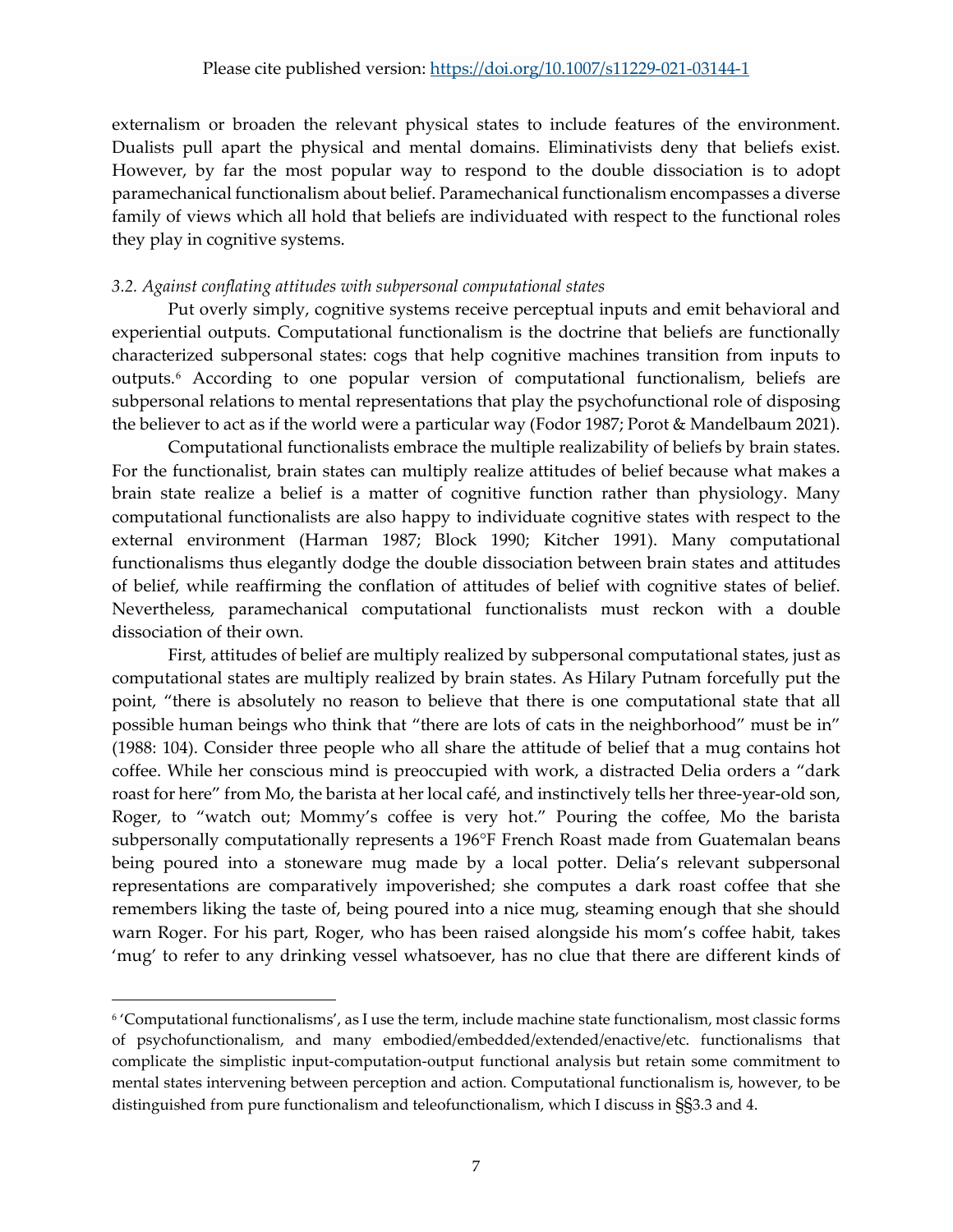coffee, and wields only a rough conception of degrees of heat.

Mo, Delia, and Roger all share the attitude of belief that there is hot coffee in the mug $$ that is, lay attributions of this belief to each of them would be veridical. But the functionally individuated computational states that underlie their respective beliefs diverge sharply, in terms of both representational content and psychofunctional role. Roger's notions of 'mug' and 'coffee' and 'hot' are different than Delia's, though not so different that it results in them having a different belief in this context.[7](#page-7-0) Moreover, Roger's subpersonal computations over representations of the coffee and mug transform different inputs into different outputs than his mom's richer representations, and Mo's still richer representations transform still different inputs into different outputs. For example, Mo alone is prone to feel proud that the coffee is the optimal temperature for this particular Guatemalan French Roast, and Roger alone is prone to infer that every mug, cup, and glass in the café is a mug practically brimming over with scary hot coffee. The three café denizens' subpersonal computational states multiply realize their shared attitude of belief[.8](#page-7-1)

The case for the multiple realization of attitudes of belief by subpersonal computational states is strengthened by cross-species comparisons. As Kim Sterelny (1990a; 1990b) argues, animals of different species often subpersonally realize (what can be fruitfully categorized as) the same attitudes via distinct computational states.

Consider just the difference in perceptual structures between bats and owls. Owls have notoriously acute night vision, whereas bats find their way around by echo location. So if we had reason to attribute to bats and owls the same psychological state—say that they both perceive mice—then that state could hardly be individualistically defined. Perceptual systems vary greatly; their only common feature is that their function is the extraction of information for the adaptive control of behavior. (Sterelny 1990b: 98)

A bat and an owl can also share the attitude of believing there is a mouse in the grass, despite great variance in the computational states underlying the creatures' respective beliefs. There is no principled way of picking the bat or owl's (or forest ranger's) subpersonal relations to mental representations as *the* proper computational state to realize the belief that there is a mouse in the grass.

Second, attitudes of belief exhibit a *unity* (Curry forthcoming a) which may not exist among the computational states that subpersonally realize them. Consider my attitude of belief that I can help myself to La Colombe coffee from the Center for Neuroscience & Society lounge

<span id="page-7-0"></span><sup>7</sup> A thoroughgoing externalist might deny this difference in representational content (Burge 2010; Fodor & Pylyshyn 2016). I prefer externalisms which allow for internal factors that cause differences in content between mental representations with the same referent. Regardless, the claim that Mo, Delia, and Roger's mental representations have different content is not required to dissociate attitudes of belief from computational states: as explained in the next sentence of the main text, differences in psychofunctional roles—or in what Fodor calls "the syntactic structure of modes of presentation" (1992: 54), if you go in for that kind of thing—do the trick.

<span id="page-7-1"></span><sup>8</sup> Ryle (1949), Dennett (1978), Pylyshyn (1980; 1984), Putnam (1988), Schwitzgebel (2018), and myself (Curry forthcoming a) discuss similar cases.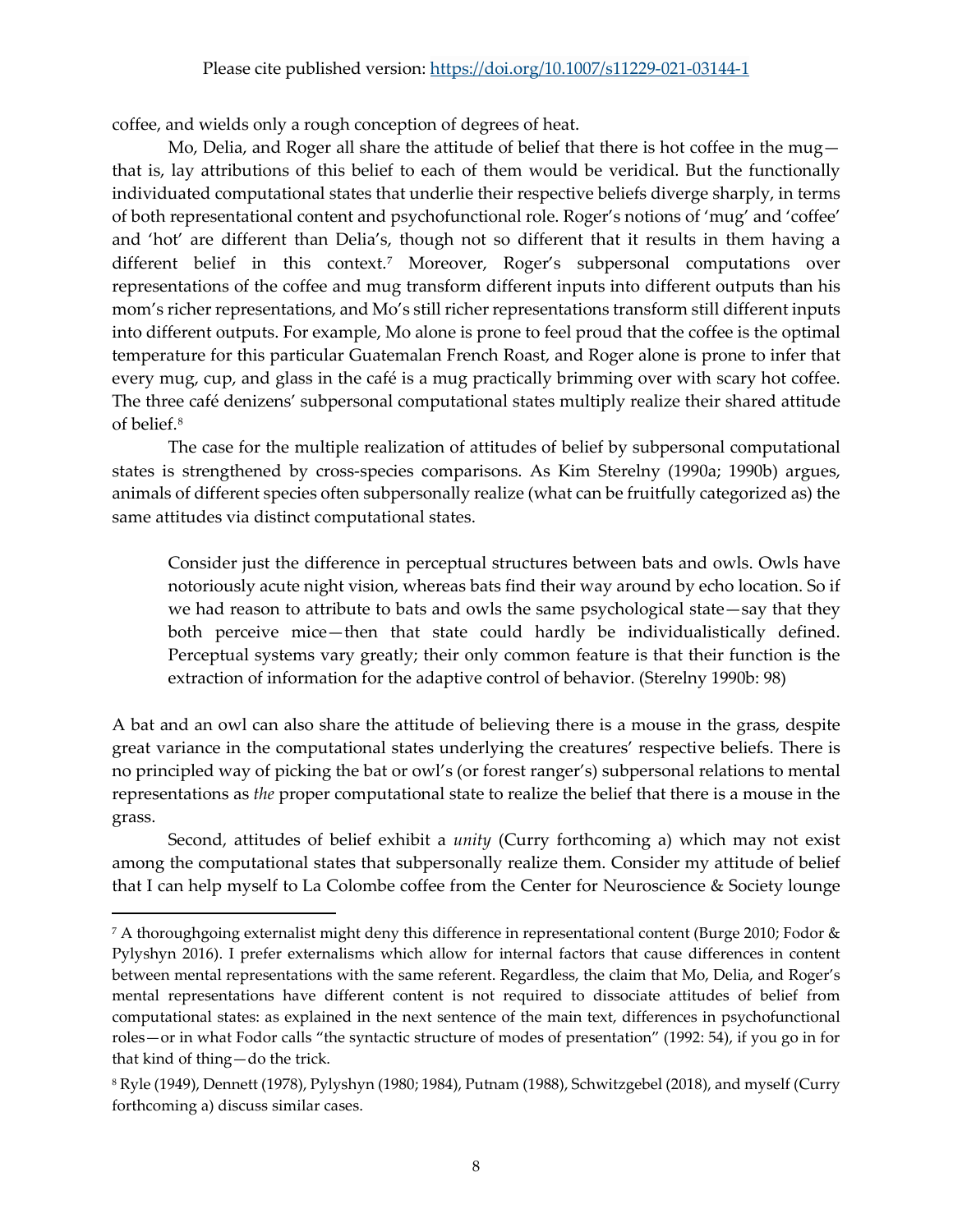on weekday mornings. This belief is concrete, specific, and coherent, but its cognitive underpinnings are complex. Believing it requires a cognitive system boasting a conjunct of functionally independent computational relations to mental representations, including representations of coffee and the company La Colombe and freeness of charge and permission and weekday mornings and my capacity to fetch things, as well a mental map of how to get to the relevant lounge.

There is unity in my attitude of belief—I live as if I can help myself to La Colombe from the Center for Neuroscience & Society lounge on weekday mornings in a unified pattern—but this unity plausibly emerges from disunity at the subpersonal level of computational states. Psychofunctional relations to my mental representation of weekday mornings are only peripherally associated with psychofunctional relations to my mental representation of freeness of charge. It is dubious that an explanatorily fecund cognitive architecture would (nonarbitrarily) tie these functionally independent computational states together as components of a single, functionally unified subpersonal cognitive state of belief. The only reason to tie them together would be that they both underlie an attitude of belief. But, on pain of begging the question of whether to conflate attitudes with cognitive states, that attitude of belief should not be conflated with a conjunction of computational states that are disunified at the subpersonal level. The paramechanist thus has no grounds for denying that the whole emergent pattern is more than the sum of its computational realizers.<sup>9</sup>

Indeed, the two prongs of the double dissociation between attitudes of belief and computational realizers are mutually reinforcing. If two different believers can share an emergent pattern despite differing in its computational realizers, then that pattern must be more than the sum of its parts. And if emergent patterns are what are of interest in everyday belief attribution, then there is no *prima facie* reason to doubt—and some additional reason to approbate—the extant evidence of multiple realization.

Especially in light of reasons to doubt that the folk construe beliefs as productive inner causes (Curry 2018), the multiple realization of attitudes of belief by (functionally disunified conjunctions of) subpersonal states should be enough to convince theorists to refrain from conflating attitudes with their computational realizers. And it has so convinced some paramechanists. Sterelny, for example, avoids the double dissociation between attitudes of belief and subpersonal computational states by instead conflating attitudes of belief with cognitive states of belief that play functional roles at the personal level of explanation. For high-level paramechanical functionalists like Sterelny, the bat, owl, and forest ranger can all be said to believe that there is a mouse in the grass insofar as they are disposed to behave, think, and feel in patterns that function to track the existence of the mouse in the grass. Paramechanists like Sterelny require that "the animals in question have certain discriminatory, memory or calculative abilities [to qualify as believers], but don't care [for the purpose of high-level belief attribution] how those abilities are computationally realized" (1990b: 99).

<span id="page-8-0"></span><sup>9</sup> Matthews (2007: 241) gives a very similar argument for the conclusion that attitudes must be personal (rather than subpersonal) phenomena, though (like Sterelny, as well as Jackson and Pettit, as discussed below) he goes in for a paramechanical view which conflates attitudes with personal functional states.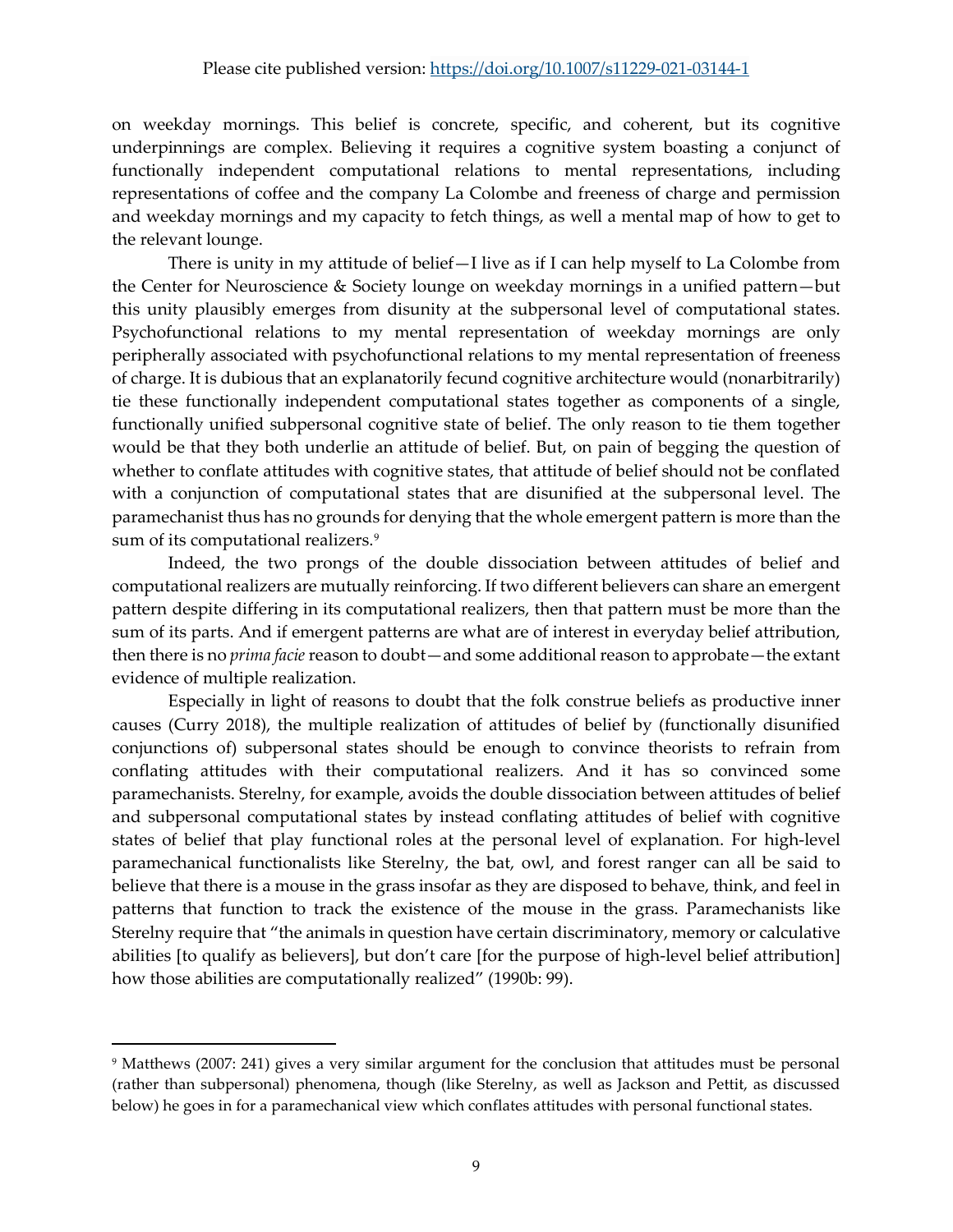### Please cite published version:<https://doi.org/10.1007/s11229-021-03144-1>

#### *3.3. Against conflating attitudes with personal functional states*

Frank Jackson and Philip Pettit call this a "purely functional theory", since it says that "to have beliefs and desires is to be understood purely functionally" (1990: 43): as having no relevant features over and above (or under and below) delivering certain outputs in response to certain inputs. Like Sterelny, Jackson and Pettit stress that the relevant functional roles mediating between inputs and outputs are *not* subpersonal psychofunctional roles of the sort that differentiate owls, bats, and forest rangers (1990: 34, 37). Instead, they are personal patterns of dispositions described at an abstract enough level to subsume the ways in which owls, bats, and forest rangers function to represent their environments. It does not matter whether disunified conjuncts of computational states multiply realize these abstractly characterized and purely functionally individuated beliefs; "it does not matter for the success of our passage back and forth between situations, behavior, beliefs, and desires how many states inside the agent are required to work the trick" (41). Insofar as agents do successfully work the trick—do go from inputs to outputs in patterns reliably identifiable as believing—those agents are believers.

On this (purportedly) purely functional person-level conception of cognitive states of belief, Mo, Delia, and Roger share the cognitive state of belief that there is hot coffee in the mug, and there is functional unity to my cognitive state of belief that I can help myself to La Colombe coffee from the neuroscience lounge on weekday mornings. Moreover, as Jackson and Pettit argue, it is difficult to deny that such personal functionally individuated beliefs exist.

The problem with Jackson and Pettit's view stems from the fact that, contra their rhetoric, there is no such thing as a *purely* functional analysis of agents, devoid of a principled criterion which determines which mediations between inputs and outputs are functionally relevant. In other words, the person-level functionalist must provide a criterion that fixes which of a believers' countless dispositions constitute any given belief; something has to explain why Delia's disposition to blow softly into her mug—but not her disposition to sneeze when placing her mug next to a vase of daisies—is partly constitutive of Delia functioning to represent the mug as containing hot coffee.

The diverse styles in which believers play person-level functional roles put this problem in high relief. The echolocating bat and sharp-eyed owl are disposed to transform different inputs into different outputs, yet their divergent dispositions functionally realize the same belief. Intraspecifically, Mo, Delia, and Roger possess different personal dispositions as well as different subpersonal computational states. Their divergent dispositions functionally realize the same belief, but they do not *purely* functionally realize the same belief. The aspiring person-level functionalist must give a criterion that non-arbitrarily lumps together Mo, Delia, and Roger's distinctly stylized patterns of living as fulfilling the same function for the respective believers.

Any of three candidate criteria would serve to explain what makes divergent patterns of dispositions all fulfill a particular person-level functional role, and thereby count as the same belief. First, divergent patterns of dispositions might stem from the same subpersonal computational state (or set of computational states). In that case, personal paramechanical functionalism collapses into subpersonal paramechanical functionalism, and faces the attendant double dissociation between attitudes of belief and cognitive states of belief. Second, divergent patterns of dispositions might serve the same irreducibly normative ecological purpose. Sterelny opts for this second, teleofunctional criterion. In §4, I will argue that teleofunctionalists have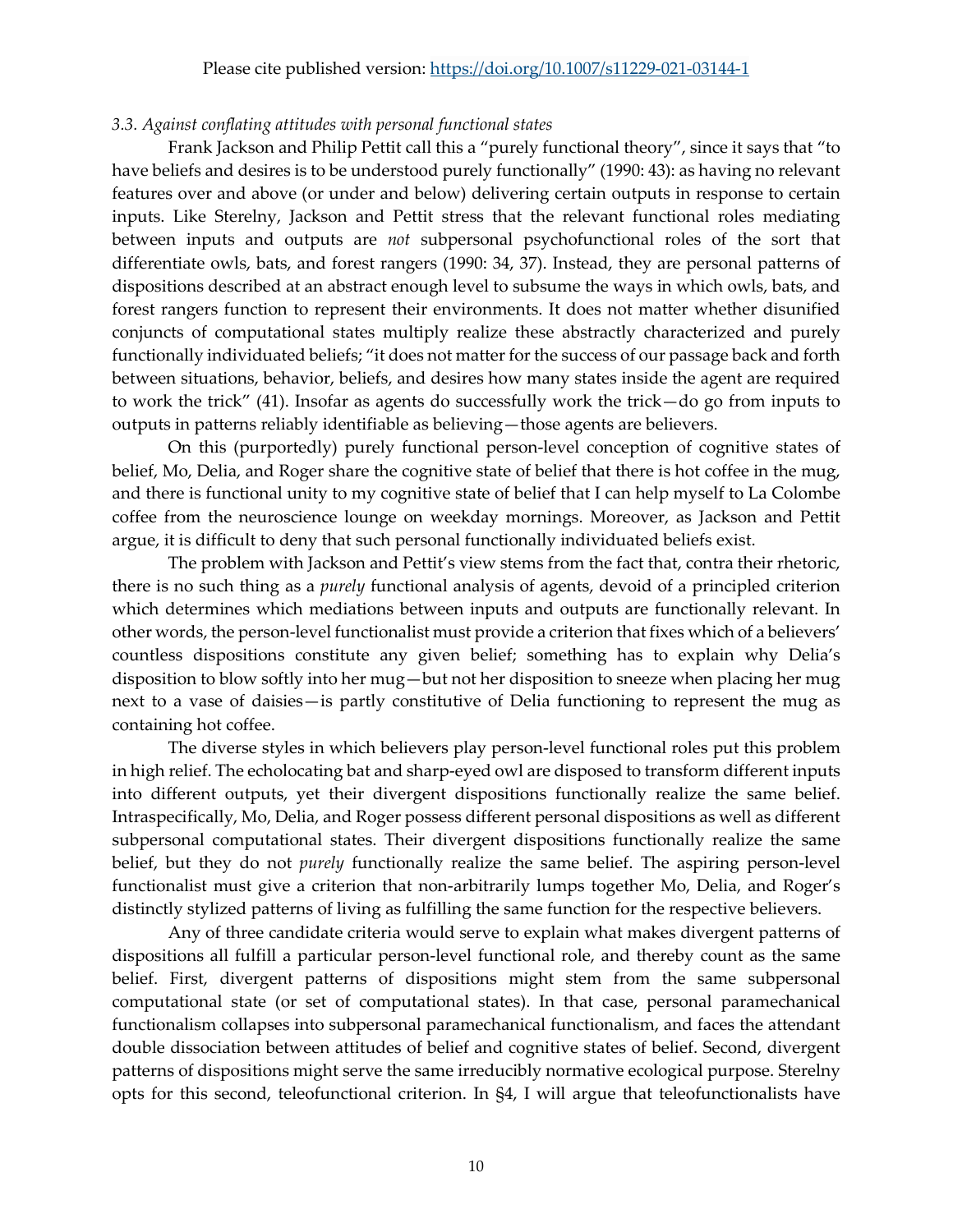further reason to refuse to conflate attitudes of belief with cognitive states of belief. Third, divergent patterns of dispositions might all sufficiently fit interpreters' models of belief or practices of belief attribution. Jackson and Pettit (belying the purported purity of their functionalism) opt for a paramechanical version of this third, commonsense criterion, arguing that "it is sufficient for having beliefs and desires that one be in states which satisfy the functional roles embodied in our everyday practice of predicting and explaining human behavior (for short, the folk roles)" (1990: 36).

Taking folk practices of belief attribution to supply the criteria that individuate beliefs does not make Jackson and Pettit interpretivists. On the contrary, Jackson and Pettit hold that "folk psychology is a *theory*" about purely functional person-level cognitive states that exist independently of practices of belief attribution (1990: 33). People have myriad cognitive states that nomically mediate between inputs and outputs. On Jackson and Pettit's view, folk psychology simply determines *which* independently existing cognitive states—which lawlike mediations between inputs and outputs—are captured by the commonsense theoretical positing of 'beliefs'. They embrace the paramechanical conclusion that attitudes of belief are just personal functionally individuated cognitive states that folk belief attributors designate 'beliefs'.

Unfortunately for paramechanical commonsense functionalists like Jackson and Pettit, there is a final double dissociation between attitudes of belief and the person-level functional states picked out by practices of belief attribution. Just as SSRs—surface-level functional states of objects—multiply realize perceivable colors in cases of metamerism, personal functional states multiply realize attitudes of belief. And just as the perceived colors of objects (but not SSRs) vary between perceivers, attitudes of belief (but not personal functional states) vary between attributors.

First, Jackson and Pettit's commonsense paramechanical functionalism fails to make the case that Mo, Delia, and Roger share a cognitive state of belief. The three café denizens have the same attitude of belief, as they are all in states which satisfy the folk role played by the attitude of believing there is coffee in the cup. According to Jackson and Pettitian commonsense functionalism, the three must therefore also share a cognitive state of belief constituted by whatever personal dispositions happen to mediate between inputs and outputs such that they function in the way theoretically posited by the folk role. But Mo, Delia, and Roger do not share the same cognitive state of belief; on the contrary, they share an attitude of belief *despite* having different stylized person-level functional configurations, just like metamers share a color despite boasting different SSRs.[10](#page-10-0)

Attitudes of belief are individuated based on belief attributors' models or practices, whereas cognitive states of belief are individuated within the functional structure of believers. Jackson and Pettit (1990: 40–43) make a plausible (if not decisive) case that the predictive and explanatory success of attributions of attitudes of belief guarantees that people have cognitive states of belief—that ascriptions of attitudes of belief track some way or other in which believers are functionally configured. But there is no guarantee that all ascriptions of any given attitude track the same functional configuration. On the contrary, personal functional states multiply realize attitudes of belief. Mo, Delia, and Roger share an attitude despite having dramatically

<span id="page-10-0"></span><sup>&</sup>lt;sup>10</sup> I provide more examples (and analysis) of diverse styles of belief elsewhere (Curry forthcoming a).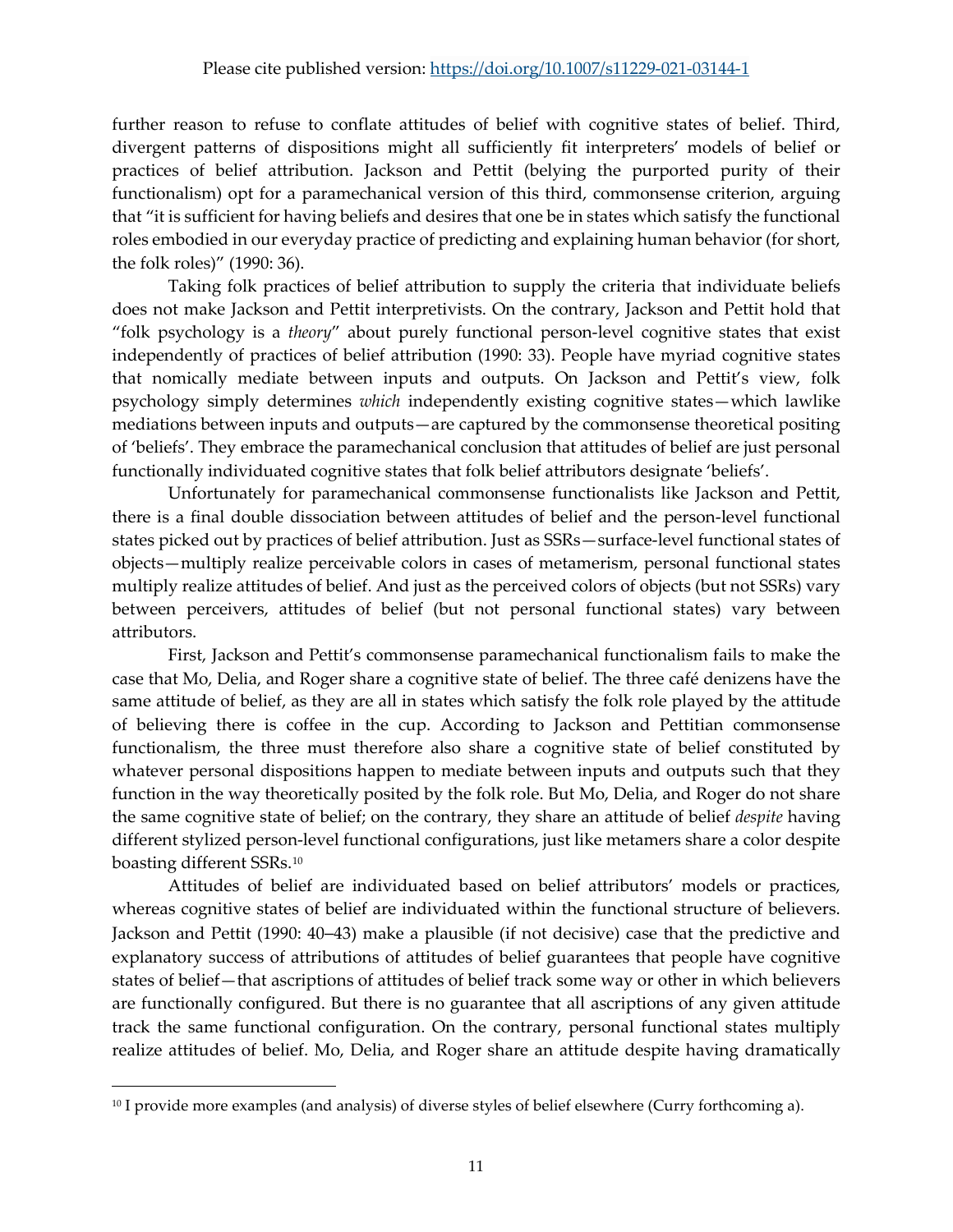different dispositions. There is no principled way of picking Mo, Delia, or Roger's purely functional state as *the* proper personal functional state that is veridically captured by an ascription of attitude of belief.

Nor does the functional configuration of a believer fix which attitudes of belief she possesses. As I have argued at greater length elsewhere (Curry 2020), in some contexts it is intersubjectively indeterminate what somebody believes, just as the colors of The Dress are intersubjectively indeterminate. A single personal functional configuration sometimes underlies different attitudes of belief *for different belief attributors*. In such cases, the believer believes one thing for one belief attributor and another thing for another belief attributor, just as The Dress is white and gold for one color perceiver and blue and black for another color perceiver. There is no principled way of settling on one of these attitudes as the believer's one true belief.

Consider a variation on Daniel Dennett's (1998: 115) vignette about Ella, who has been behaving in troubling, self-undermining ways. Brown interprets Ella as believing that she ought to kill herself; Jones interprets Ella as believing, despite her angst, that she ought not kill herself. By stipulation, Brown and Jones have access to the full range of Ella's dispositions to act, react, think, and feel. Even so, they disagree. What Ella believes is intersubjectively indeterminate.

To flesh out the case, suppose Ella's most relevant dispositions are threefold: she feels no joy, it regularly occurs to her that she is capable of killing herself, she says she wants to die. Now suppose that Brown and Jones have developed different interpretive strategies—and attendant models of belief—over the course of their lives. Through his amateur study of human psychology and 19th century debates about natural selection, Jones has developed the deep conviction that people never believe they should kill themselves. Jones is convinced that evolutionary pressures have rendered people psychologically incapable of believing that they should end their own lives, though he allows that people sometimes mistake other beliefs—such as the belief that they would go to great lengths to escape their depression—for the belief that they ought to kill themselves. Jones models Ella as being confused about what she believes (and worries that she might act on the basis of that confusion) but does not model Ella as believing she ought to kill herself.[11](#page-11-0) Brown, by contrast, interprets people as believing their assertions, absent probative evidence to the contrary, and holds that some people have genuine suicidal beliefs.

Jones voluminously and reliably predicts behaviors, thoughts, and feelings in accordance with his pet psychological theory (just look at how many people unsuccessfully attempt suicide, due to the lack of conviction with which they act!). Brown voluminously and reliably predicts

<span id="page-11-0"></span><sup>11</sup> Jones's may be a deeply flawed way of thinking about people's motivations. By stipulation, it is a predictively powerful interpretive strategy. (Jones predicts whether or not people will kill themselves with as much accuracy as Brown; he just does not use the attribution of belief that one ought to kill themselves in order to get to that prediction.) But perhaps it fails to capture what actually motivates people to act. However, whether Jones is a nonideal social cognizer is beside the point. Insofar as attitudes of belief are determined by folk models of belief—as Jackson and Pettit readily admit—they are determined by the nonideal, messy ways in which belief attributors actually model beliefs. Compare: humans may be deeply flawed color perceivers. We fail to represent whole chunks of the spectrum! But that humans are nonideal color perceivers is beside the point, when it comes to the metaphysics of perceivable colors. Perceivable colors are determined by the nonideal, messy visual spectrum, as it manifests itself in relation to particular nonideal color perceivers.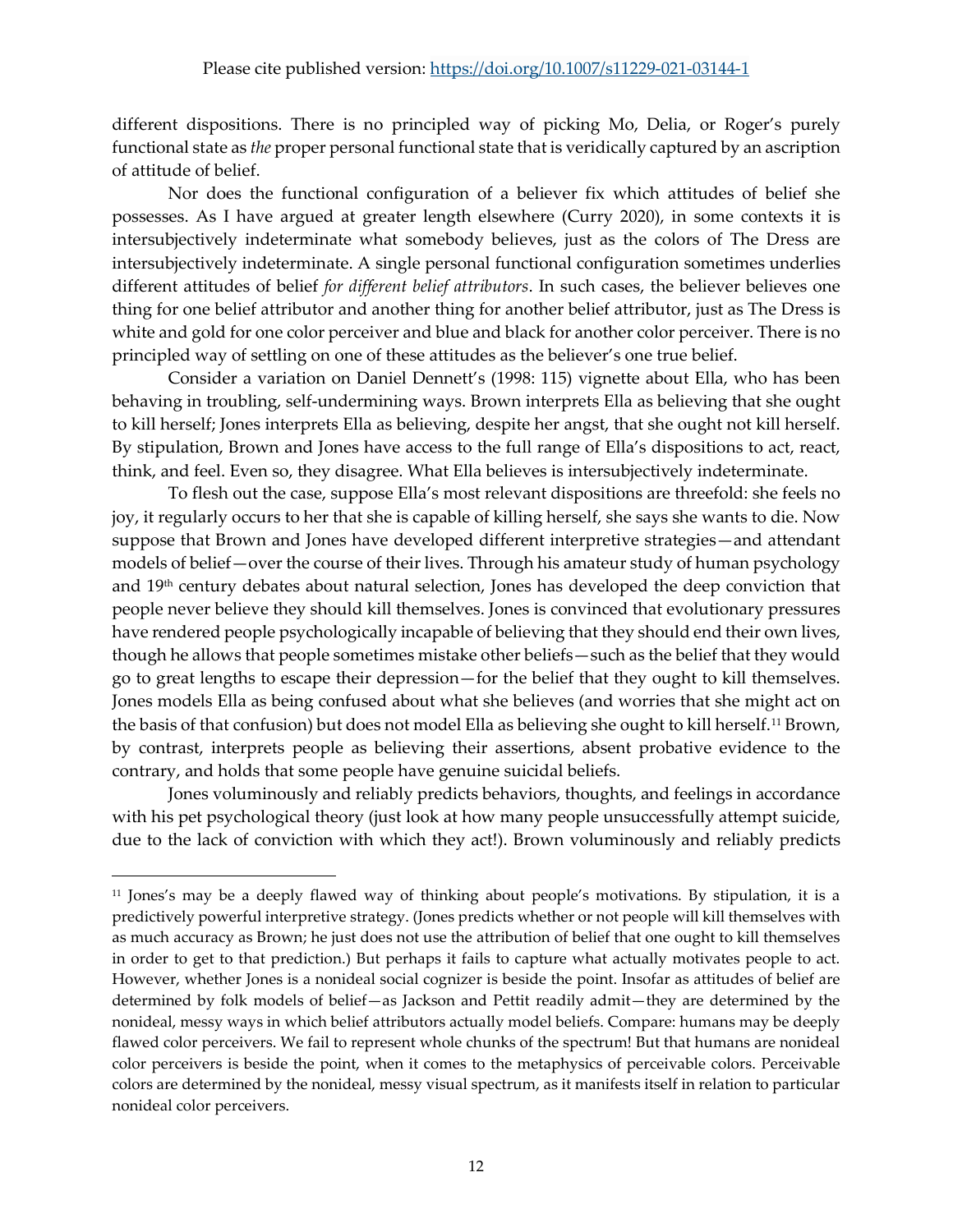behaviors, thoughts, and feelings in accordance with his no-bullshit ethos. Ella believes she ought not kill herself from Jones's point of view, while believing that she ought to kill herself from Brown's point of view. Jones and Brown attribute different attitudes of belief despite agreeing on Ella's personal functional states.

What does Ella believe, *really*? Well, what color is The Dress, *really*? (If your kneejerk reaction is "it is really blue and black, just look at the dress in normal daylight viewing conditions!", what precise shades of blue and black is it? And is it really blue and black for bees as well as humans?) These questions are insufficiently precise. Ella believes different things—and believes things differently—for different belief attributors. The Dress is blue and black for 30% of the population and white and gold for 60% of the population. (The Dress is a special case, but even in normal daylight the dress is a different shade of blue for different color perceivers. And crocuses are different colors for different animals.) Everybody is right. The Dress *really* is white and gold for me, and it *really* is blue and black for people who see it as blue and black.[12](#page-12-0) Likewise, Ella *really* believes she ought not kill herself for Jones, while *really* believing she ought to kill herself for Brown.

Complete knowledge of Ella's dispositions does not suffice to decide between these two interpretations, any more than knowledge of the dress's SSR suffices to decide its precise shade of perceivable blue. Ella has a single, intersubjectively stable set of dispositions to act, react, think, and feel, but she has different attitudes of belief for Brown and Jones, respectively. There is no principled way to settle on one of these attitudes of belief as *the* veridical representation of Ella's personal functional state, much less as Ella's one true belief.

As with color perception, there is interspecific as well as interpersonal indeterminacy in attitude attribution. Objects do not have the same perceivable colors for dichromats as for trichromats. Analogously, believers do not have the same attitudes for nonhuman attitude attributors as for humans. According to the currently mainstream interpretation of the empirical evidence on chimpanzee social cognitive capacities, chimps attribute goals, intentions, perception, knowledge, and ignorance to other animals, but do not attribute attitudes of belief (Call and Tomasello 2008). Even if recent reports that chimps do attribute attitudes of belief have merit (Crockford et al. 2012; Krupenye, Kano et al. 2016; Buttelmann et al. 2017), it is unlikely that they model beliefs in the same manner as humans. For example, chimps do not model beliefs as centrally involving the disposition to assent to linguistically structured propositions.

This difference in models of belief does not entail that chimps always fall short of veridically attributing the beliefs that believers *really* have. Instead, chimps (like humans) may be

<span id="page-12-0"></span><sup>&</sup>lt;sup>12</sup> As previously noted in footnote 3, readers need not accept this relativism about perceivable colors in order to accept the analogous relativism about attitudes of belief. The analogy between belief and color is illuminating, but it does not do any argumentative work. Rather, the argument for relativism about belief formally mirrors the argument for relativism about color, but one argument may be sound and the other unsound due to divergent facts about the respective phenomena of interest. It may be that The Dress is *really* particular determinate shades of blue and black for all humans, even while attitudes of belief are fully intersubjectively indeterminate. Elsewhere (Curry 2020), I have argued at length against the ways in which other interpretivists have relativized attitudes of belief to intersubjectively determinate normative standards (like color relationalists who relativize colors to species-standard perceivers and viewing conditions).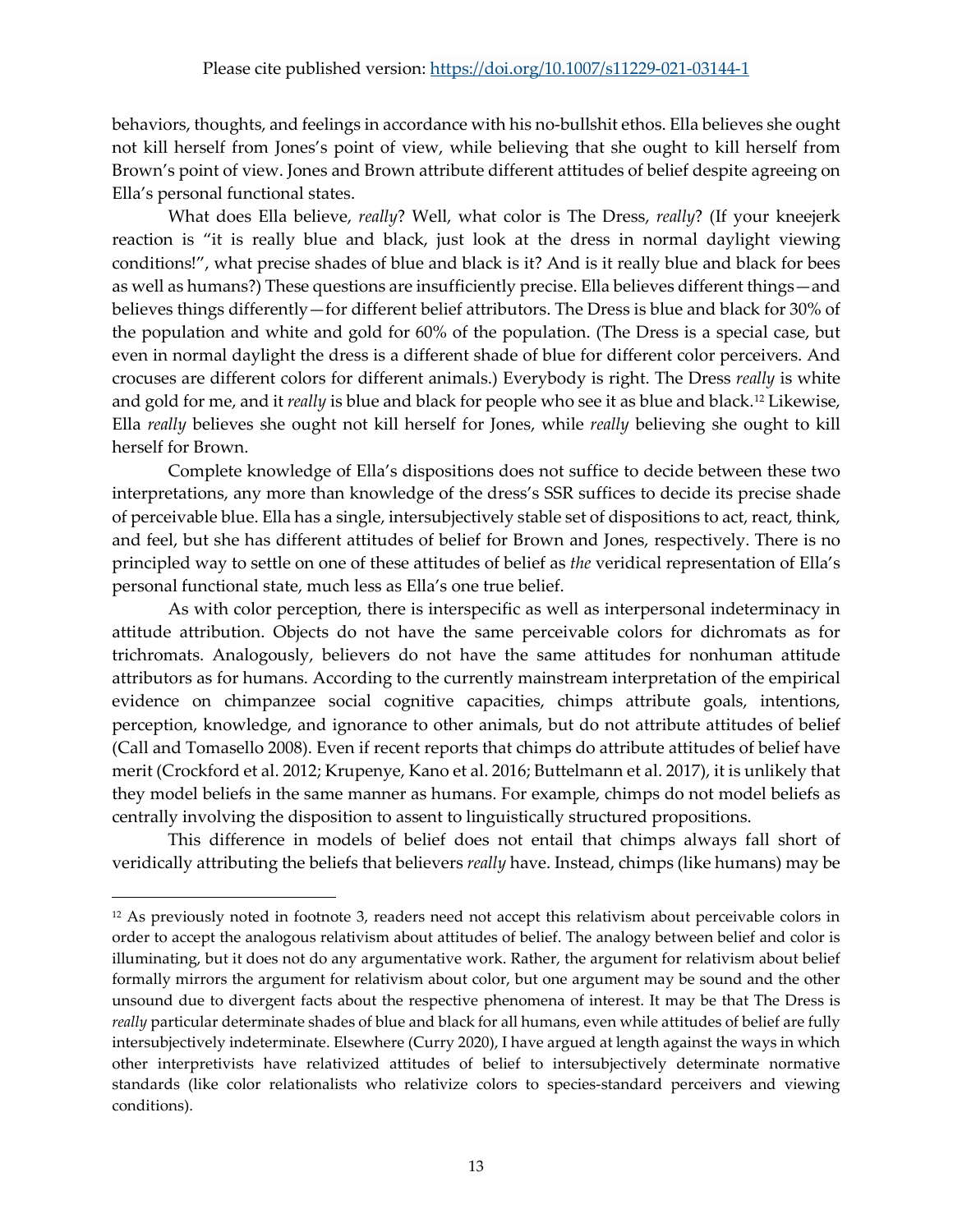excellent at attributing the attitudes it serves their species-specific purposes to attribute (Boesch & Boesch-Achermann 2000; Boesch 2009; Nagel 2011; Andrews 2018). There may be no interspecifically determinate answer to the question 'what attitudes does Chimpella *really* have?', just as there is not interspecifically determinate answer to the question 'what perceivable colors does the crocus *really* have?' Chimpella really has one set of attitudes of belief for Sally the human, and a different set for Red Peter the chimp. But Chimpella does not have an interspecifically variable personal functional state of belief. Thus, Chimpella's attitudes of belief ought not be conflated with her cognitive states of belief.

The reader need not accept this full-on relativism in order to see the problem intersubjective indeterminacy presents for conflating attitudes of belief with cognitive states of belief. An anti-relativist could, instead, treat intersubjective indeterminacy as grounds for irrealism rather than relativistic realism about attitudes of belief. Or else the anti-relativist might follow Dennett (1998) in claiming that what Ella believes is *objectively* (rather than merely *intersubjectively*) indeterminate. Finally, the anti-relativist might follow Donald Davidson (2001), Lynne Rudder Baker (1995), and Bruno Mölder (2010) in denying the coherence of the Ella and Chimpella cases—indeed, the coherence of intersubjective indeterminacy—on the grounds that veridical belief attribution is an irreducibly social, irreducibly normative, and uniquely human ability.[13](#page-13-0) All of these theorists can agree that Jones and Brown (or Sally and Red Peter) attribute different attitudes of belief to (Chimp)Ella, and that there are no facts to be uncovered *about (Chimp)Ella's personal or subpersonal functional architecture* that fix one attribution as *the* veridical attribution.[14](#page-13-1) Attitudes—if they exist—are metaphysically fixed in relation to interpretive capacities (or practices), not solely by personal functional roles, subpersonal computational states, or brain states. Moreover, brain states multiply realize computational states, which multiply realize pure functional roles, which multiply realize attitudes of belief. Thus, attitudes of belief ought not be conflated with intrinsic cognitive states of belief.

# *3.4. How attitudes of belief are like perceivable colors*

My solution to the problems facing paramechanical theories of belief mimics the relationalist solution to the problem facing physicalist theories of color. Attitudes of belief, like

<span id="page-13-0"></span><sup>13</sup> For Davidson, it follows from the irreducibly social nature of belief attribution that if Jones and Brown know the same set of facts about Ella, then they cannot rationally disagree about what Ella believes. For Baker, Ella believes whatever the common sense interpretation would have her believe. Similarly, for Mölder, what Ella believes depends on a canonical ascription, which is partly determined by how ordinary people attribute beliefs. Elsewhere (Curry 2020), I have argued against these views and for relativism about belief. My present point is that attitudes ought not be conflated with cognitive states if attitudes are determined relative to attributors' models of belief, regardless of whether the veridicality conditions for belief attribution are set relativistically, objectively, or intersubjectively.

<span id="page-13-1"></span><sup>&</sup>lt;sup>14</sup> For attitude irrealists, this is because no lay belief attributions are veridical. For Dennettians, this is because there is no objective fact of the matter. For Davidsonians, this is because what fixes the veridical attribution is a constitutive norm of interpretation—the principle of charity. For Bakerites, this is because what fixes the veridical attribution is what passes for common sense in a linguistic community, and, similarly, for Mölderians it is because what fixes the veridical attribution is how ordinary ascribers interpret people.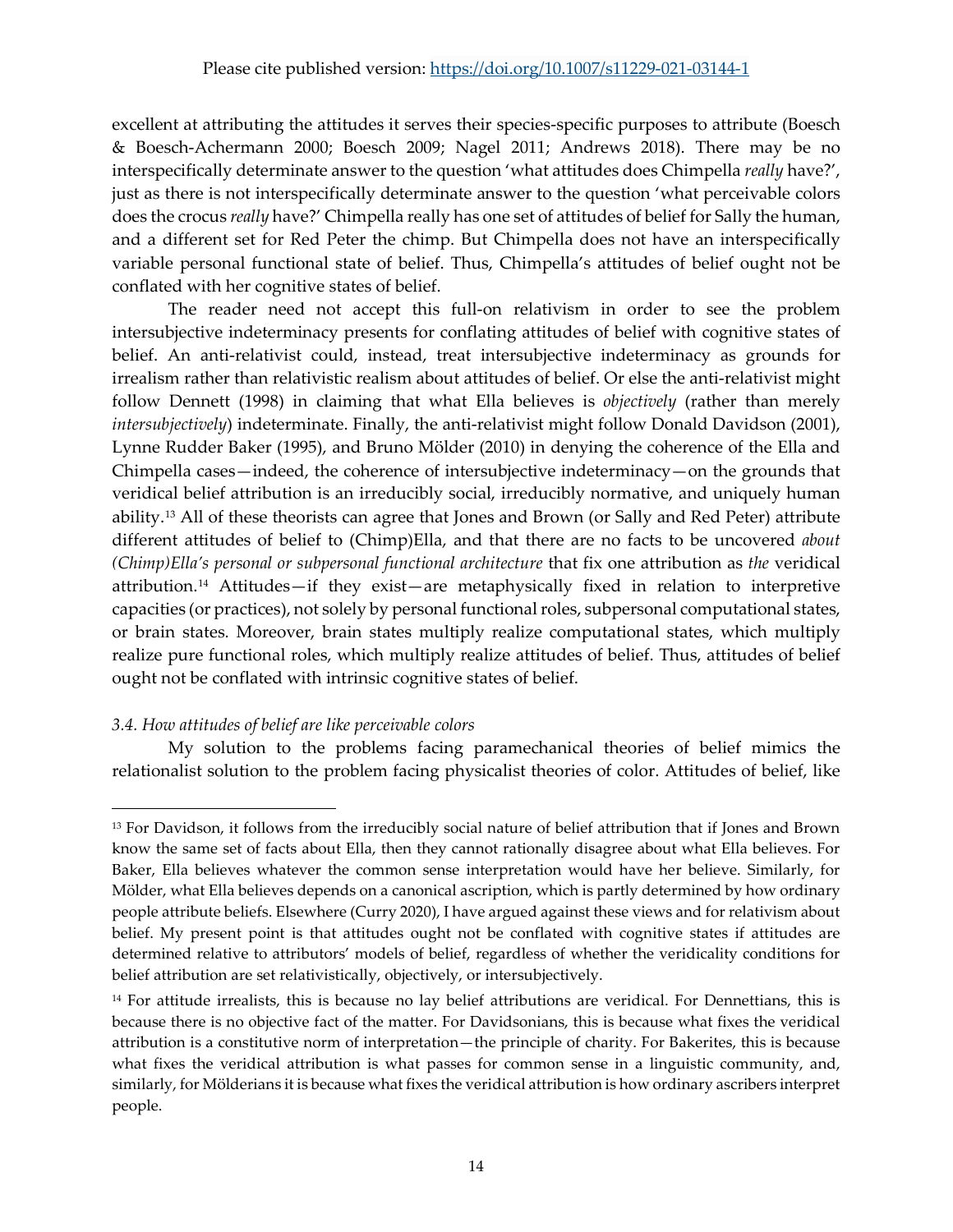perceivable colors, are relational properties. Just as perceivable colors arise from the relationship between colored objects and color perceivers, attitudes of belief arise from the relationship between believers and belief attributors. In particular, believing is possessing a pattern of dispositions that a belief attributor recognizes as a taking of the world to be some way. Importantly, it is the *pattern* of dispositions—which emerges as an attitude of belief only in relation to a belief attributor's model—rather than the functionally individuated dispositions themselves, which belief attributors recognize as beliefs.

Thus stated, this minimal framework of a view is consistent with a wide range of dispositionalisms (Baker 1995; Schwitzgebel 2002) and interpretivisms (Dennett 1998; Davidson 2001; Mölder 2010) that carry debts to Ryle's (1949) landmark account of attitudes of belief.[15](#page-14-0) But the analogy with color indicates a novel way of fleshing out a Rylean view. Attitudes of belief are ecological properties, like perceivable colors. Beliefs serve functional roles in the environments of mindreaders—organisms who attribute beliefs to themselves and others. In particular, attitudes of belief are the externalistically individuated patterns of dispositions in virtue of which believers—qua objects in social environments—function to seem to believe to belief attributors qua subjects making sense of their social environments. Like nutritiousness and color (*mutatis mutandis*), attitudes of belief exist only in relation to organisms who have evolved to interact with their social environments by way of the attribution of belief. To believe that a mug contains hot coffee is to function, as an object in a social environment, to be attributed the belief that a mug contains hot coffee. Functioning in this way is a matter of having an appropriately interpretable pattern of dispositions to act, react, think, and feel: that is, a pattern of dispositions which the belief attributor would recognize as constitutive of belief.<sup>[16](#page-14-1)</sup>

Paramechanists assume that attitudes of belief function as cogs in the cognitive systems of believers. This assumption is mistaken. Attitudes of belief do not contribute directly to the cognitive operations of the believers to whom they are attributed.[17](#page-14-2) Cognitive states of belief (if they exist) do that productive causal work. Attitudes of belief, by contrast, function as characteristics of believers (including the belief attributor herself) in attributor-relative social environments.

Diverse styles of belief and intersubjective indeterminacy pose problems for paramechanists who take all beliefs to be intrinsic characteristics of believers, but not for interpretivists who refuse to conflate attitudes of belief with cognitive states of belief. Despite their disparate cognitive states, Mo, Delia, and Roger share the attitude of belief that there is coffee in the mug, insofar as they all live in ways that sufficiently fit the general-purpose model of that belief wielded by a belief attributor. And, as mentioned, interpretivists afford themselves the flexibility to account for—or dismiss—intersubjective indeterminacy in any of several ways.

<span id="page-14-0"></span><sup>15</sup> Elsewhere (Curry forthcoming b), I have argued that dispositionalists are *ipso facto* interpretivists, so I will henceforth restrict my discussion to interpretivism.

<span id="page-14-1"></span><sup>&</sup>lt;sup>16</sup> In other publications, I have defended and fleshed out other aspects of this interpretivist account of belief (Curry 2018, 2020, forthcoming a, forthcoming b) and proposed an analogous interpretivist account of intelligence (Curry forthcoming c, forthcoming d).

<span id="page-14-2"></span><sup>&</sup>lt;sup>17</sup> Attitudes of belief do, of course, contribute indirectly to cognitive operations. The bolt of self-knowledge that accompanies self-attributing the belief that one's job sucks might lead one to quit.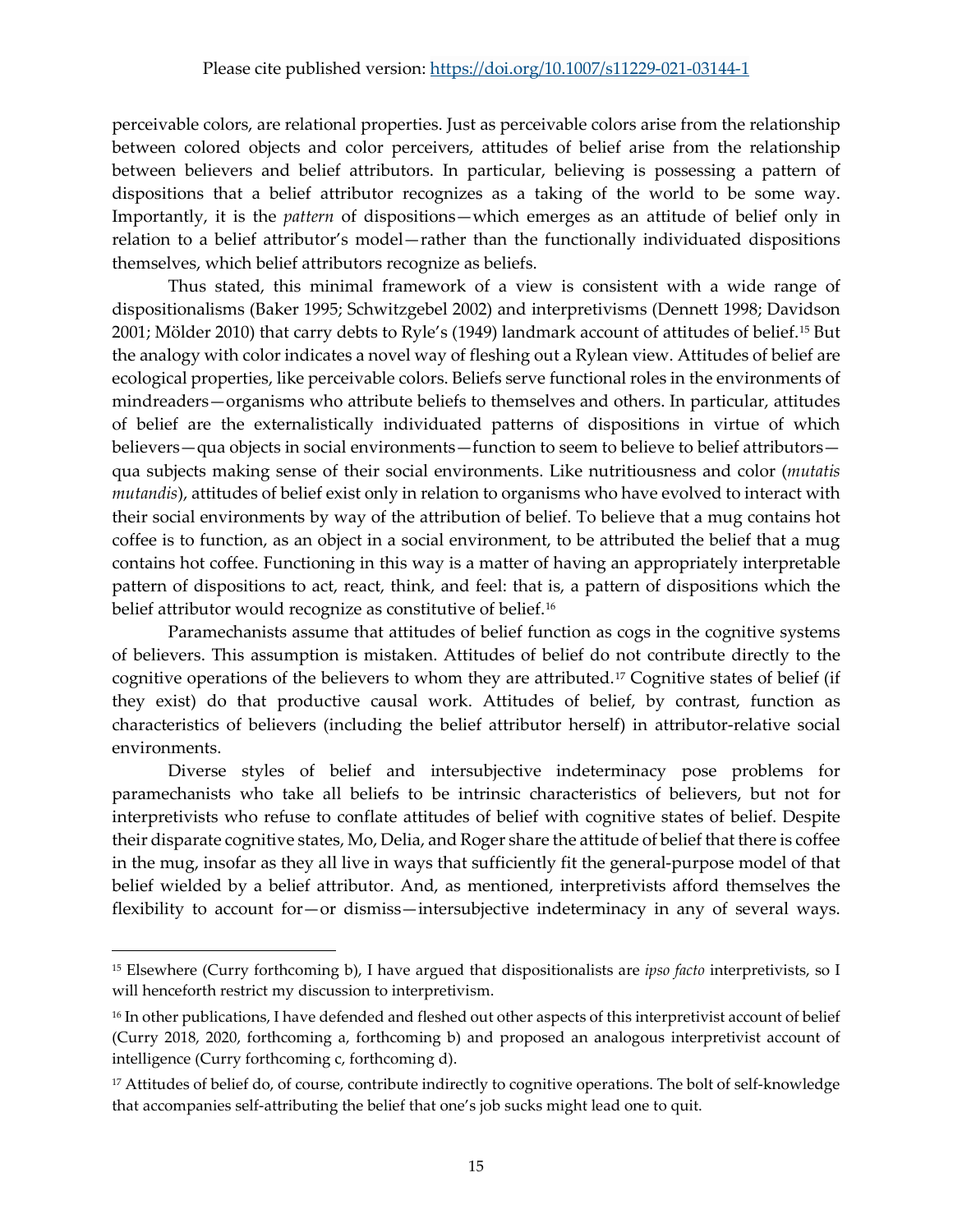Dennett embraces (rare and practically insignificant) objective indeterminacy; Davidson insists that what somebody believes is objectively and intersubjectively determined by the principle of charity; Baker and Mölder advert to empirically informed common sense to resolve any apparent indeterminacy. My ecological interpretivism embraces the intersubjective indeterminacy of attitudes of belief while denying that there is any objective indeterminacy about what somebody believes. Ella objectively believes one thing for Jones and objectively believes another thing for Brown.

Interpretivists thus dodge the concerns about multiple realizability, externalism, and intersubjective indeterminacy that plague paramechanical versions of the identity theory, computational functionalism, and personal functionalism. But another popular version of the view that attitudes of belief are theoretically posited cogs in cognitive systems—paramechanical teleofunctionalism (Millikan 1984; Lycan 1987; Dretske 1988; Sterelny 1990b; Papineau 1993; Burge 2010; Neander 2017)—dodges these concerns almost as deftly. Happily, however, a critical discussion of how teleofunctionalism dodges these concerns will serve both to condemn its paramechanical incarnation and to add plausibility and detail to my ecological version of interpretivism.

# **4. Evolution**

The central tenet of teleofunctionalism is that beliefs (and other content-bearing mental states) have irreducibly normative functions. According to paramechanical teleofunctionalists, beliefs *evolved—*and, in individual believers, develop—to be cogs in cognitive systems that serve representational and inferential purposes.

# *4.1 Paramechanical teleofunctionalism about belief*

Whereas interpretivism is the theory that attitudes of belief are patterns of dispositions that belief attributors identify with taking the world to be some way, paramechanical teleofunctionalism is the theory that attitudes of belief are cognitive states that serve to make representations of believers' environments available for cognitive processing. The dominant, etiological form of teleofunctionalism dictates that beliefs have been naturally selected to serve the purposes played by believers' cognitive systems.

Teleofunctionalism differs from other functionalisms by placing an emphasis on the biological (as opposed to computational or pure dispositional) functions played by beliefs. As Elliot Sober quipped, teleofunctionalists put "the function back into functionalism" (1985: 175). Computational roles and dispositions are not usually described in normative terms; instead, the functionalists discussed in §3 make descriptive claims about how beliefs function to transform inputs into outputs. Teleofunctionalists, on the other hand, make irreducibly normative claims about how beliefs are supposed to function, given their evolutionary (and developmental) etiology. An attitude or cognitive state has a teleofunction insofar as it is constitutively aimed at fulfilling a biological purpose of an organism.

According to Ruth Millikan's influential etiological teleofunctionalism, beliefs are evolved cognitive means by which organisms assimilate information from their environments and figure out how to behave accordingly. Millikan writes that "the categories of intentional psychology are function categories in the biologist's sense of 'function', taking this to be a sense in which function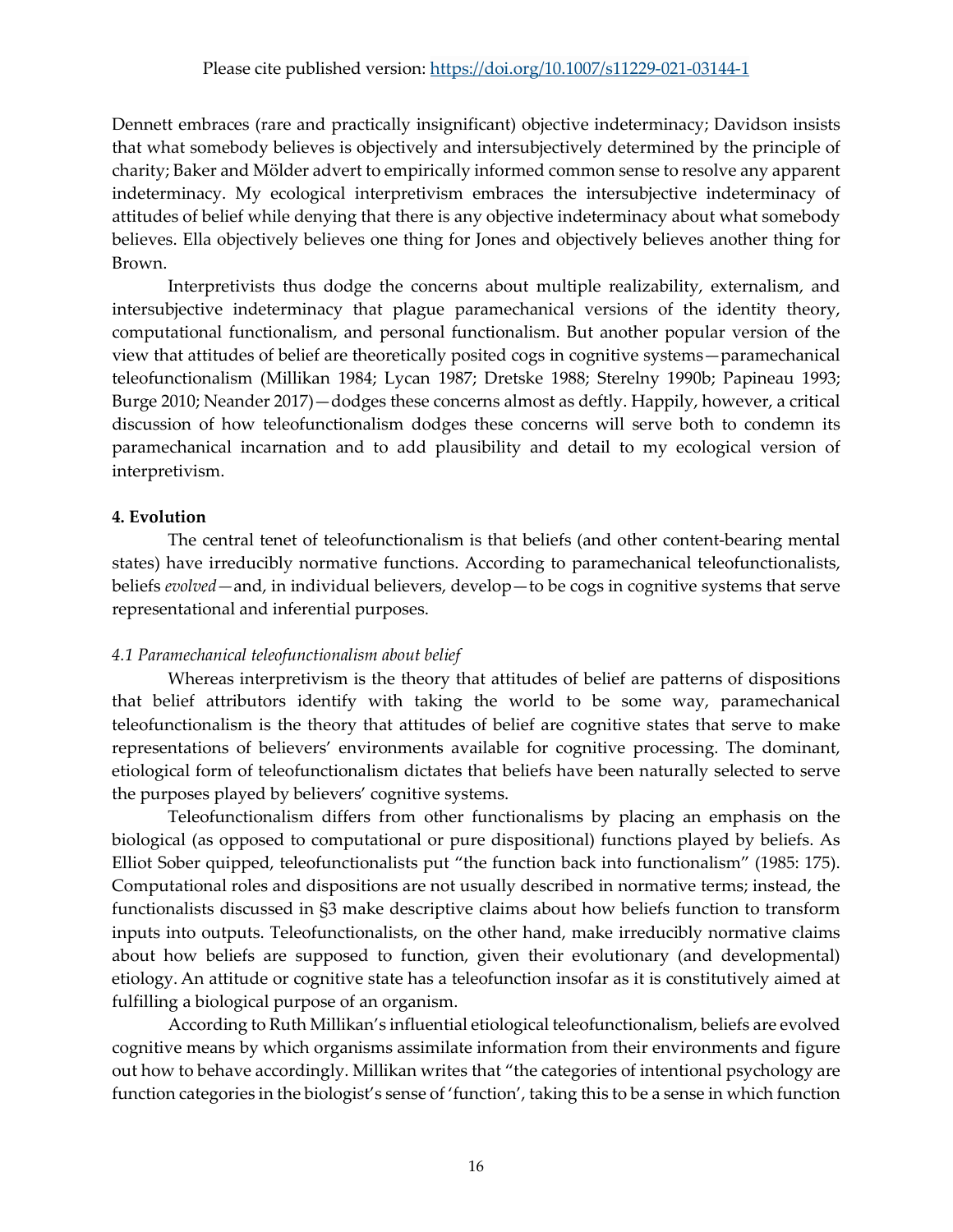is determined by evolutionary history rather than by current dispositions" (1993: 171). What beliefs you have does not depend solely on the current computational (or personal functional) architecture of your cognitive system; it depends on the naturally teleological etiology of the mechanisms and cognitive states that system comprises.

This means that categories such as belief … are biological-function categories—very broad and general ones, of course. Compare the categories limb, hormone, circulatory system, eye, visual system, etc. More contentious, the claim includes that such categories or types as belief-that-it-is-raining … are carved out with reference to biological functions. (1993: 172–173)[18](#page-16-0)

In particular, for Millikan, "one of [belief]'s proper functions is to participate in inferences in such a manner as to help produce fulfillment of desires" (1993: 71). A believer has the belief-that-it-israining insofar as she has a cognitive state that was selected for the dual purposes of affirming the proposition that it is raining and enabling the believer to make useful inferences therefrom.

Paramechanical teleofunctionalism apparently avoids the problems with multiple realizability and intersubjective indeterminacy faced by paramechanical identity theorists, computational functionalists, and personal functionalists. Mo, Delia, and Roger share the same teleofunctional cognitive state of belief that the mug contains hot coffee, insofar as their respective computational (or dispositional) states all serve the same proper purpose. (Each of the café denizens' computational states also serves other purposes, teleofunctionally grounding other beliefs, but their respective cognitive states of belief that the mug contains hot coffee are all individuated by virtue of this shared purpose, abstracting away from implementational differences.) And paramechanical teleofunctionalists can take Ella to have a single, intersubjectively determinate attitude of belief by appealing neither to Ella's current cognitive architecture nor to intersubjective agreement, but to the evolutionary history of Ella's cognitive state. Jones and Brown both know how Ella actually functions, but the crucial question for the

<span id="page-16-0"></span><sup>18</sup> Millikan adds: "(though, in the case of beliefs, not directly according to function)" (1993: 173). This is because "being a little more precise, it is the belief-forming mechanisms that produce the adaptations, the adjustments, of the organism to the environment, the beliefs. Beliefs themselves are functionally classified, are "individuated," not directly by function but according to the special conditions corresponding to them that must be met in the world if it is to be possible for them to contribute to proper functioning of the larger system in a historically normal way" (189). For Millikan, belief-forming mechanisms and belief-consuming mechanisms are selected for teleofunctions, whereas beliefs are individuated on the basis of their ability read: systemic capacity function (Cummins 1975)—to aid in the proper functioning of these cognitive mechanisms. This nuance of Millikan's teleofunctionalism does not impugn my analysis. For one thing, the idea of attitude-of-belief-forming- and attitude-of-belief-consuming-mechanisms is dubious precisely because we ought not conflate attitudes of belief with cognitive states of belief. Moreover, if my arguments are good, then insofar as it does make sense to speak of attitude-of-belief-forming-mechanisms, these mechanisms must be taken to include the social mindshaping forces detailed below. And insofar as it makes sense to speak of attitude-of-belief-consuming mechanisms, these mechanisms must be taken to include the belief attribution practices detailed below. Thus, if my arguments are good, then a follower of Millikan should take the mechanisms that form and consume cognitive states to have distinct proper functions from the mechanisms that form and consume attitudes.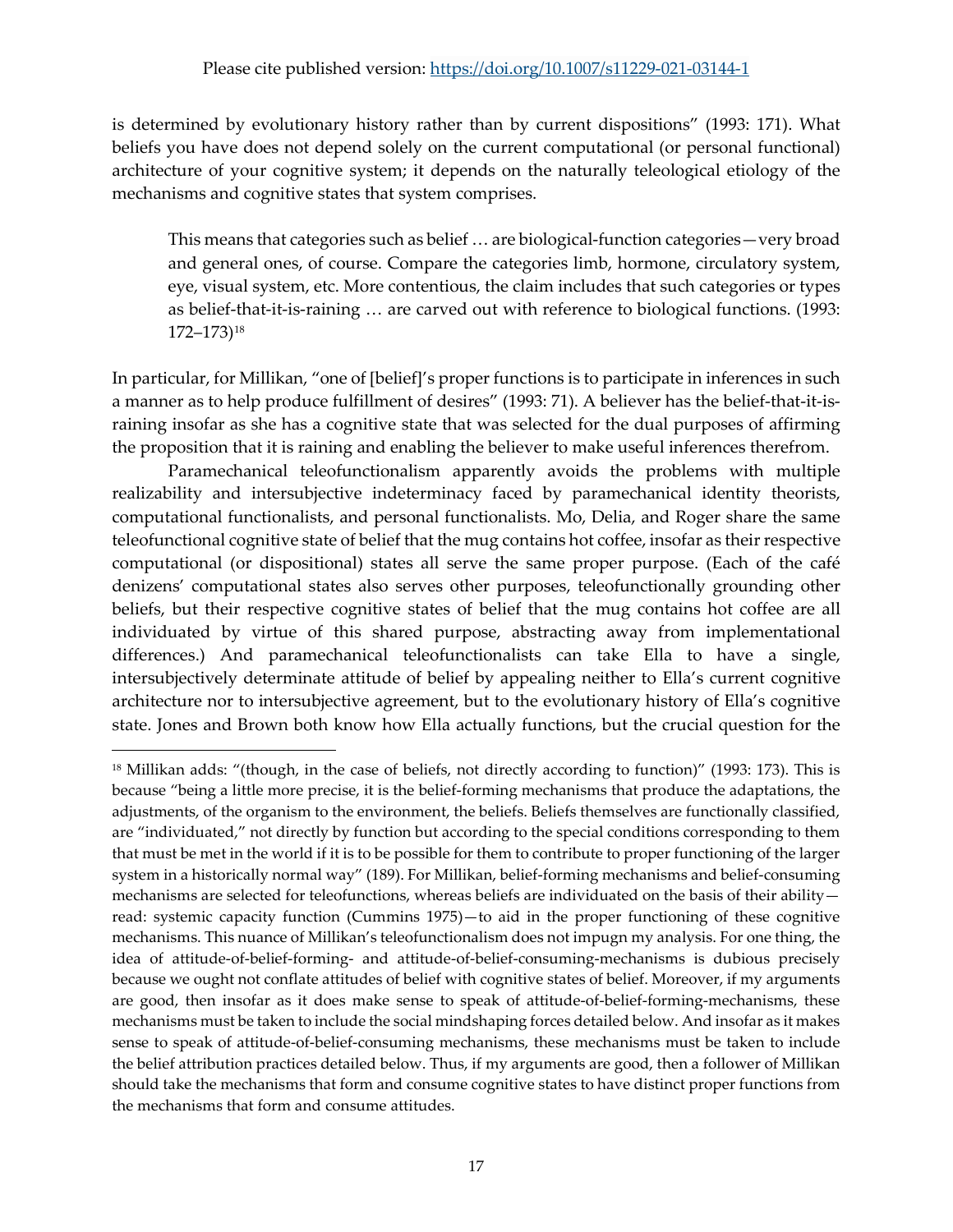teleofunctionalist is how she properly *ought* to function. If Jones's amateur evolutionary psychology is on the right track, then Ella's belief is anti-suicidal. Otherwise, Ella's attitude of belief is suicidal.<sup>[19](#page-17-0)</sup> Either way, there is a single intersubjectively determinate fact about what Ella believes, as determined by the proper biological (rather than actual subpersonal or personal) function of Ella's cognitive state of belief.<sup>20</sup>

I previously emphasized dissociations between attitudes of belief and intrinsic cognitive states, analogous to the dissociations between perceivable colors and SSRs. In order to argue against paramechanical teleofunctionalism, I am going to exploit another dimension of the analogy between beliefs and colors. Just as colors co-evolved with organisms' capacities to see color, attitudes of belief co-evolved with organisms' capacities to attribute beliefs. Insofar as etiological teleofunctionalism is a theory of attitudes of belief as well as cognitive states of belief, teleofunctionalists ought to differentiate between the teleofunctions of the former and the teleofunctions of the latter. And insofar as it assigns distinct teleofunctions to attitudes of belief and cognitive states of belief, teleofunctionalism becomes a version of (rather than paramechanical rival to) my ecological interpretivism about attitudes of belief.

I am therefore not going to argue against teleofunctionalism, though I have reservations (especially about its etiological incarnations).[21](#page-17-2) Instead, I am going to argue that committed teleofunctionalists should give up on their paramechanism: they should uphold the distinction between attitudes of belief and cognitive states of belief while being teleofunctionalists about both. My argument will hinge on questioning paramechanical assumptions about the functional roles attitudes of belief evolved to play, and whose purposes they evolved to serve. Attitudes of belief do not primarily serve believers; they did not evolve to be cogs in cognitive systems that properly function to help believers transform inputs into outputs and move around their environments. On the contrary, attitudes of belief evolved in tandem with belief attribution capacities, just as perceivable colors evolved in tandem with visual systems. *If* attitudes of belief have distinctive proper functions, then they properly function within the social environments of

<span id="page-17-0"></span><sup>&</sup>lt;sup>19</sup> The notion that Ella's belief that she ought to kill herself plays a selected-for proper function is decidedly off-kilter. For interesting discussion of maladaptive (as well as selectively inert) beliefs, see Morgan (1883) and Peacocke (1992), as well as Millikan's (2000) response.

<span id="page-17-1"></span><sup>20</sup> Fodor (1992) has influentially argued that teleofunctionalism faces a different kind of indeterminacy worry, which he terms 'the disjunction problem': there is no way of saying whether a frog's belief is *there is a fly*, or *there is a bug*, or *there is a small black object*. Sterelny (1990: 125–127) provides an externalistic response to the disjunction problem, and Neander (2017) addresses it with reference to empirical findings about toad fly-detection capacities.

<span id="page-17-2"></span><sup>&</sup>lt;sup>21</sup> My general reservations concerning etiological teleofunctionalism are articulated by Paul Sheldon Davies (2001, 2009), and my specific reservations concerning etiological teleofunctionalism about the individuation of belief are articulated by Sober (1985) and Sterelny (1990: 128–137). Note that, due to these reservations, the central argument of this section is conditional in form. *If* one is a teleofunctionalist, then they ought to be an interpretivist about attitudes of belief too. If one is not a teleofunctionalist, then the arguments of the previous sections ought to have already convinced them of interpretivism about attitudes of belief. This section should, nevertheless, be of interest to all readers, insofar as exploring the evolutionary history and present functions of everyday belief attribution adds plausibility and detail to my ecological interpretivism (regardless of whether one buys teleofunctionalism as a principle for individuating beliefs).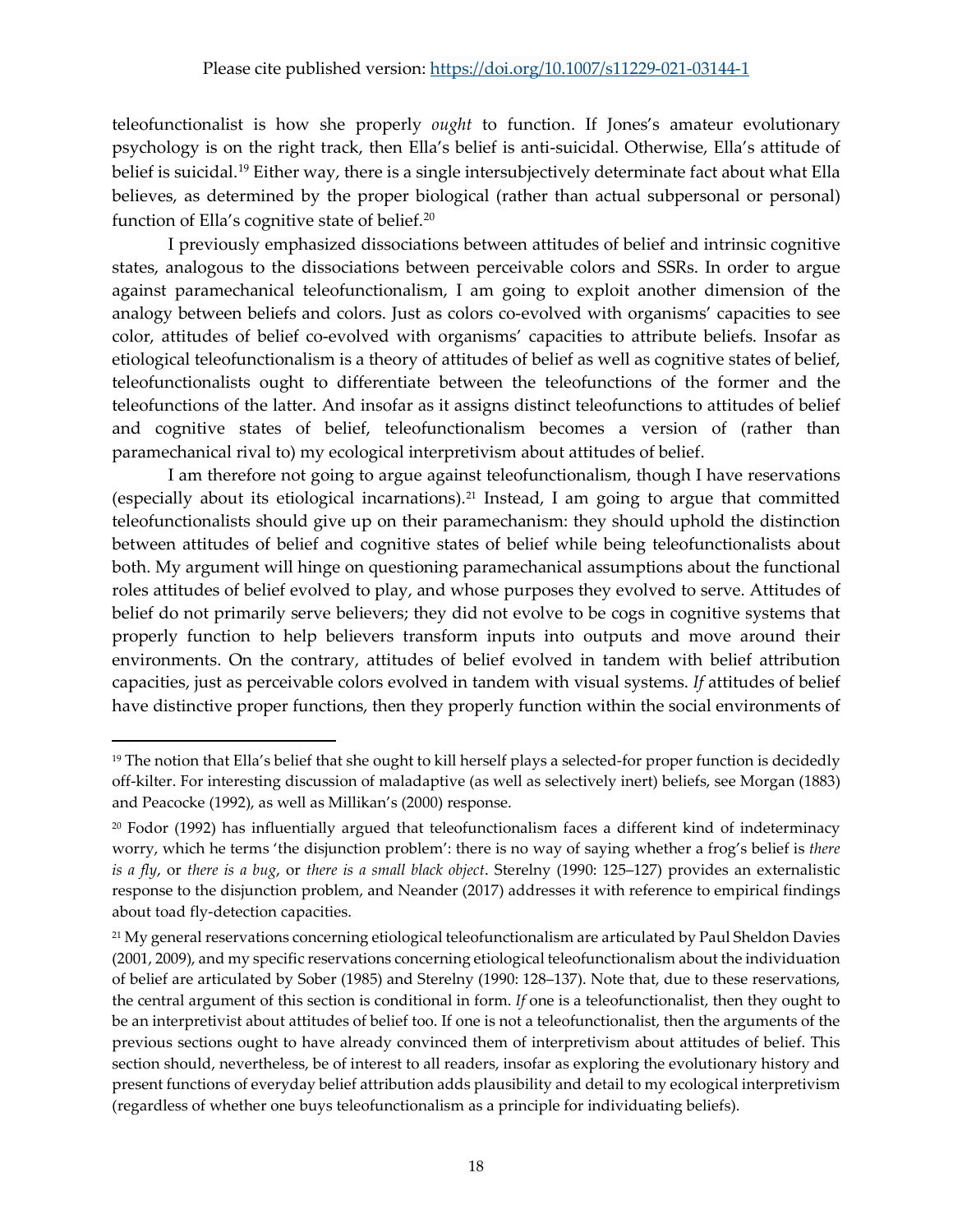belief attributors, as means by which attributors regulate (McGeer 2007), manipulate (Malle 2004), predict (Dennett 1998), explain (Andrews 2012), and (ethically, aesthetically, epistemically, and pragmatically) evaluate whole patterns of thoughts, feelings, and behaviors.

# *4.2. Against conflating attitudes with teleofunctional cognitive states*

Humans evolved not only to interact with inanimate objects in their environments, but also to interact with other minded organisms. In Tad Zawidzki's (2013: 233) words, "the most important features of most primate ecologies are social" in a sophisticated sense: they involve primates' recognition of others as end-driven agents. Human social cognition comprises an especially sophisticated set of capacities that were made possible because humans evolved in especially rich social environments.<sup>[22](#page-18-0)</sup> Zawidzki calls this set of capacities the "human sociocognitive syndrome," and takes it to include pervasive cooperation, language use, sophisticated mindshaping ability, and sophisticated mindreading ability.<sup>[23](#page-18-1)</sup>

Zawidzki calls mindreading "sophisticated" when it involves the explicit attribution of attitudes, as opposed to merely "*some kind of appreciation* of conspecifics' [attitudes] … a kind of sensitivity to or ability to track at least some propositional attitudes" (2013: 13).<sup>[24](#page-18-2)</sup> To be able to mindread, in this sophisticated sense, is to be able to attribute attitudes of belief veridically. Though we do not know the precise evolutionary and cultural forces that have led to the belief attribution abilities of modern humans, we have good reason to believe that the capacity arose out of the selective pressures of our historical social environments. When you interact with people a lot, it is immensely useful to be able to figure out what they believe. Knowing that a dominant peer does not believe the food you crave exists can help you acquire much needed extra nutrients (Hare et al. 2000). For mothers, reliably attributing beliefs to other adults is crucial to figuring out who to trust to help rear vulnerable, slow-developing human babies (Hrdy 2009). More generally, being able to figure out what weird things our conspecifics believe allows us to offer satisfactory explanations of their anomalous behavior (Andrews 2012: 224–230). Similarly, attributing beliefs to ourselves—and telling our friends what we believe—helps us portray our own behavior as rational and responsible (Malle, Knobe & Nelson 2007). Zawidzki argues that "our ancestors first started attributing full-blown propositional attitudes … to rehabilitate status in the wake of apparently counternormative behavior, especially apparent reneging on explicit commitments"

<span id="page-18-0"></span><sup>&</sup>lt;sup>22</sup> Other proponents of the importance of social environments in human evolution who have been influential on my thinking include Tomasello (1999), Hrdy (2009), Apperly (2011), Andrews (2012), Sterelny (2012), Chase (2013) and Heyes (2018).

<span id="page-18-1"></span><sup>&</sup>lt;sup>23</sup> Many theorists countenance these four capacities as (at least nigh) uniquely human. There is, however, no consensus about which of these capacities emerged first in the history of human evolution. Many psychologists and philosophers take mindreading to have led to the other abilities, but Zawidzki argues that mindshaping is "our sociocognitive linchpin" (2013: 1). Sterelny (2012) and Heyes (2018) rally against the idea of any single magic bullet.

<span id="page-18-2"></span><sup>&</sup>lt;sup>24</sup> Although he stresses that the point of sophisticated mindreading is not to identify cognitive states (2013: 237), Zawidzki nevertheless fails to question the paramechanical assumption that attitudes of belief do happen to be "concrete, unobservable causes of behavior" (2013: 11). This leads him to endorse a Dennettian interpretivism about the targets of unsophisticated mindreading while retaining certain paramechanistic assumptions about the attitudes of belief attributed in sophisticated mindreading.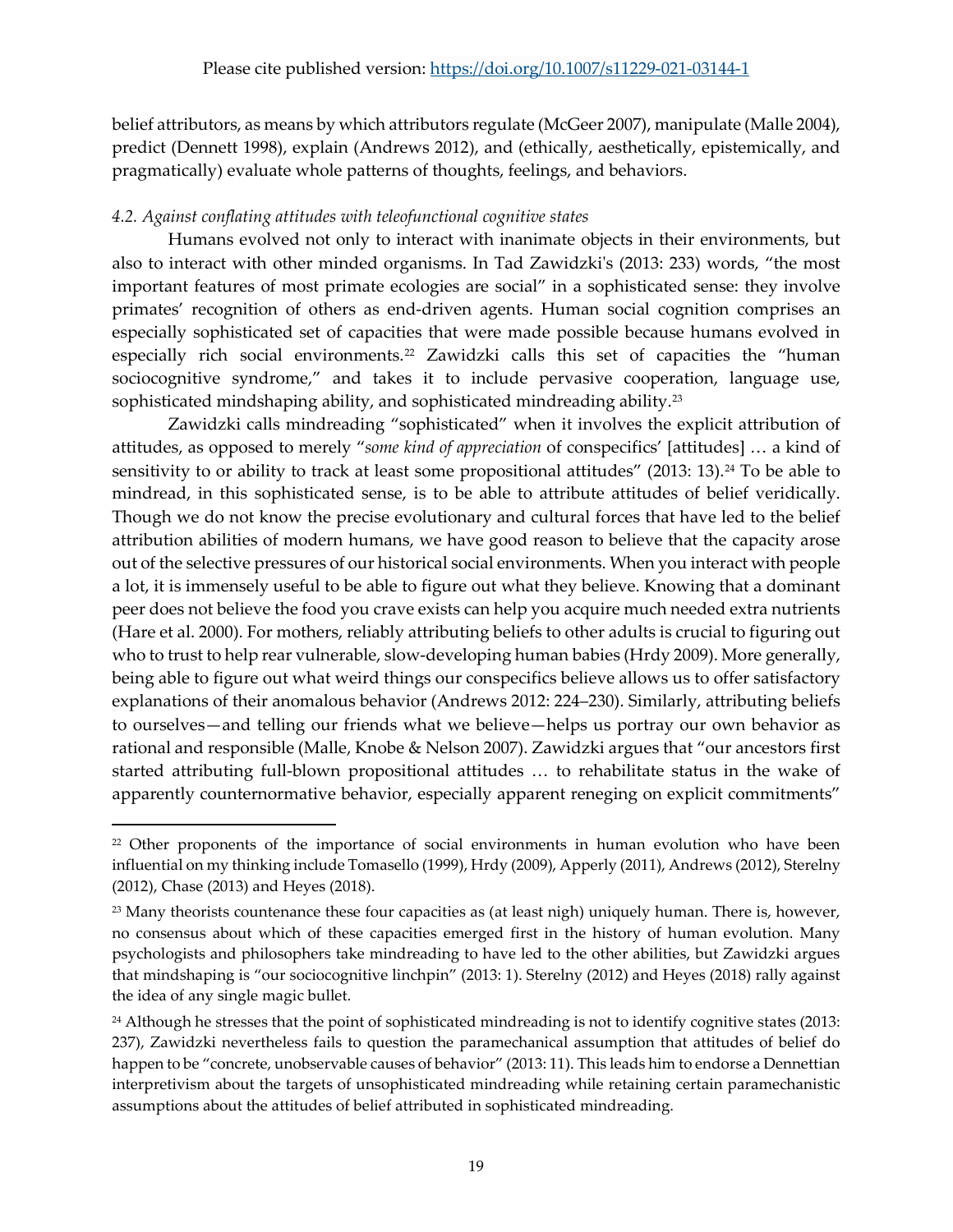(2013: 224). All in all, the ability to attribute beliefs was plainly adaptive in our ancestral social environments.

Being mindread*able* was adaptive too. If you think, feel, act, and react in patterns that belief attributors can latch onto, then you are more likely to be trusted with precious food, babies, and promises. Developing understandable (and nonthreatening) patterns of dispositions is crucial to being admitted into human societies in which your conspecifics have your back. Crucially, though, these attitudes of belief help believers out only insofar as they render them more intelligible in the eyes of belief attributors (including the believer herself).

These mutually reinforcing adaptive benefits—of the capacity to attribute beliefs and the propensity to live in patterns understandable as beliefs—led to an evolutionary ratchet effect. Sophisticated 'mindshaping' (Mameli 2001) comprises a set of practices including imitation, pedagogy, conformity to norms, and narrative self-constitution. What these practices have in common is that they function to make patterns of behavior more homogenous across a population. In other words, mindshaping delimits the patterns of dispositions to act, react, think, and feel that normal members of a community are likely to have. On Zawidzki's account, sophisticated mindshaping made the evolution of sophisticated mindreading possible. In order to veridically attribute beliefs to other members of their social environments, humans had to first use mindshaping techniques to construct those environments such that beliefs would manifest themselves as understandable—if sometimes aberrant—patterns of behaviors, thoughts, and feelings. The capacity to attribute beliefs in turn helped people regulate, manipulate, predict, explain, and evaluate the particular thoughts, feelings, and behaviors of their peers, on the basis of these patterns, which allowed for ever more sophisticated imitation, pedagogy, conformity, and narrative self-constitution practices. Through this more sophisticated mindshaping, humans developed more refined, more normalized, and thus more predictable, attitudes of belief. Attitudes of belief and mindreading abilities therefore (both biologically and culturally) coevolved.

Zawidzki's theory of the evolution of social cognition suggests that attitudes of belief were naturally selected in virtue of the functional roles they play in mindreaders' social environments. It was adaptive for our ancestors to be attributed beliefs (and judged favorably on account of those beliefs), just as it was adaptive to attribute beliefs veridically. In Millikan's terms, attitudes of belief have the proper function of enabling belief attribution, which in turn has the proper function of helping belief attributors predict, explain, regulate, and evaluate the thoughts, feelings, and behaviors of believers. To believe that it is raining is to have a pattern of dispositions demarcated by the teleofunction of enabling sophisticated mindreaders to attribute the belief that it is raining to you.

The natural selection of stable attitudes of belief—qua patterns of dispositions to act, react, think, and feel—inevitably involved the alteration of cognitive states of believers. Dispositions to act, react, think and feel are, after all, ontologically dependent on the cognitive systems that enable organisms to act, react, think, and feel. Nevertheless, it is not cognitive states of believers that were selected for when mindshaping practices made it increasingly adaptive to behave, think, and feel similarly to everybody else. Successful mindreaders pick up on attitudes of belief qua patterns that fit their models of belief, not qua cognitive states underlying those patterns. It is thus *mindreadable* (rather than purely functional) patterns of dispositions that fulfill the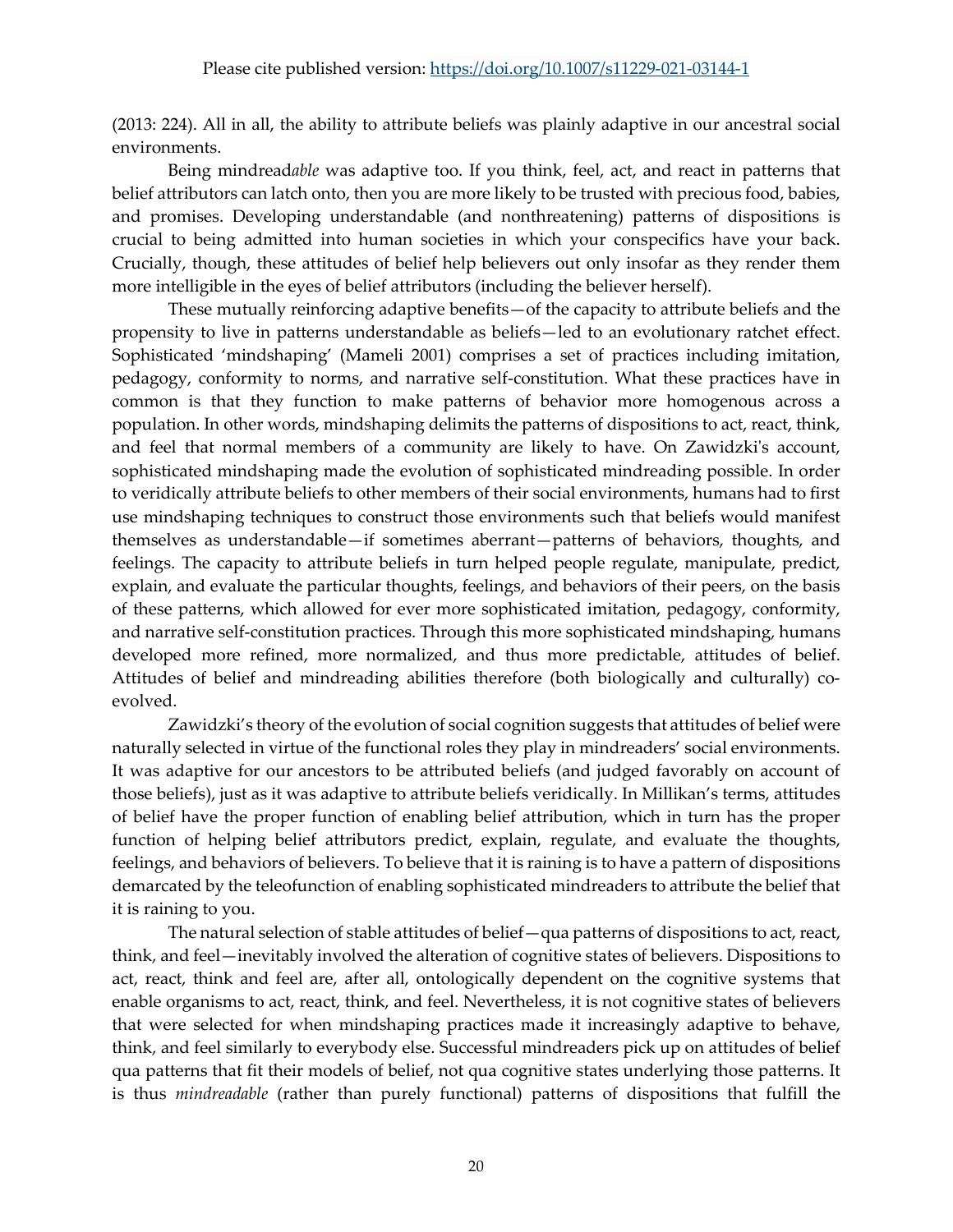teleofunction of enabling mindreading.

Consider the analogy with the evolution of color perception. As mentioned, there is good evidence that primate trichromacy co-evolved with the colors of the fruits that primates eat. It was adaptive for trichromatic primates to locate nutritious fruits, and it was adaptive for colorfulfruit-bearing plants to disperse their seeds via primate digestive systems. This co-evolution inevitably involved the alteration of the intrinsic physicochemical properties and SSRs of fruits. But those physicochemical properties and SSRs were not selected for. The properties of the fruits that were selected for were their perceivable colors, because perceivable colors are the properties that serve the teleofunction of enabling color perceivers to locate fruits (and thereby disperse their seeds).

The moral of this evolutionary fable is that, because colors exist for the purpose of being seen, they cannot be reduced to *invisible* physicochemical properties of colored objects. Indeed, it is not any non-relational property of fruits, but the way fruits *look* red *to primates* that conferred a selective advantage. Perceivable colors are for color perceivers—they exist in order to be seen by creatures like us—and it is only through being for perceivers that they help plants disperse their seeds.

Analogously, on an account that blends interpretivism and teleofunctionalism about belief, attitudes of belief are patterns of dispositions to act, react, think, and feel that were selected for the teleofunction of making people recognizable as believers to belief attributors. There are no perceivable colors without (at least historical) color perceivers, and there are no attitudes of belief without (at least historical) belief attributors. Attitudes of belief are for belief attributors—they exist in order to be grasped by creatures like us—and it is only through being for attributors that they help believers navigate their social environments.

There might be cognitive states of belief with the teleofunctions assigned to them by philosophers like Millikan. But if such cognitive states of belief exist, they plausibly acquired their etiological teleofunctions long before belief attribution capacities and attitudes of belief coevolved. Humans (or their ancestors) had need of cognitive states serving representational and inferential purposes, to help them interact with their environments, long before they developed sophisticated social cognition. The two varieties of belief have distinct proper functions, and thus deserve distinct teleofunctional analyses. Whereas cognitive states of belief fulfill (or fail to fulfill) their teleofunctions within the proprietary cognitive systems of believers, attitudes of belief fulfill (or fail to fulfill) their teleofunctions within the social environments of belief attributors. Committed teleofunctionalists should therefore reject paramechanism in favor of a teleofunctional version of interpretivism about attitudes of belief (while, if they like, retaining their classic teleofunctionalism about cognitive states of belief).[25](#page-20-0)

Cognitive states of belief may hew closely to attitudes of belief. Indeed, the evolution of

<span id="page-20-0"></span> $25$  It might be objected that attitudes of belief function to give attributors a grip on the cognitive functioning of believers. Attitudes of belief *can* function, *in part*, to give attributors a loose, indirect grip on the cognitive functioning of believers. But I reject the implication that attitudes of belief can therefore unproblematically be conflated with cognitive states of belief. After all, perceivable colors can function, in part, to give perceivers a grip on how objects reflect light. (Seeing that my mug is blue gives me a loose, indirect grip on the fact that it reflects more light at the lower end of the visual spectrum.) Nevertheless, perceivable colors cannot be unproblematically conflated with SSRs.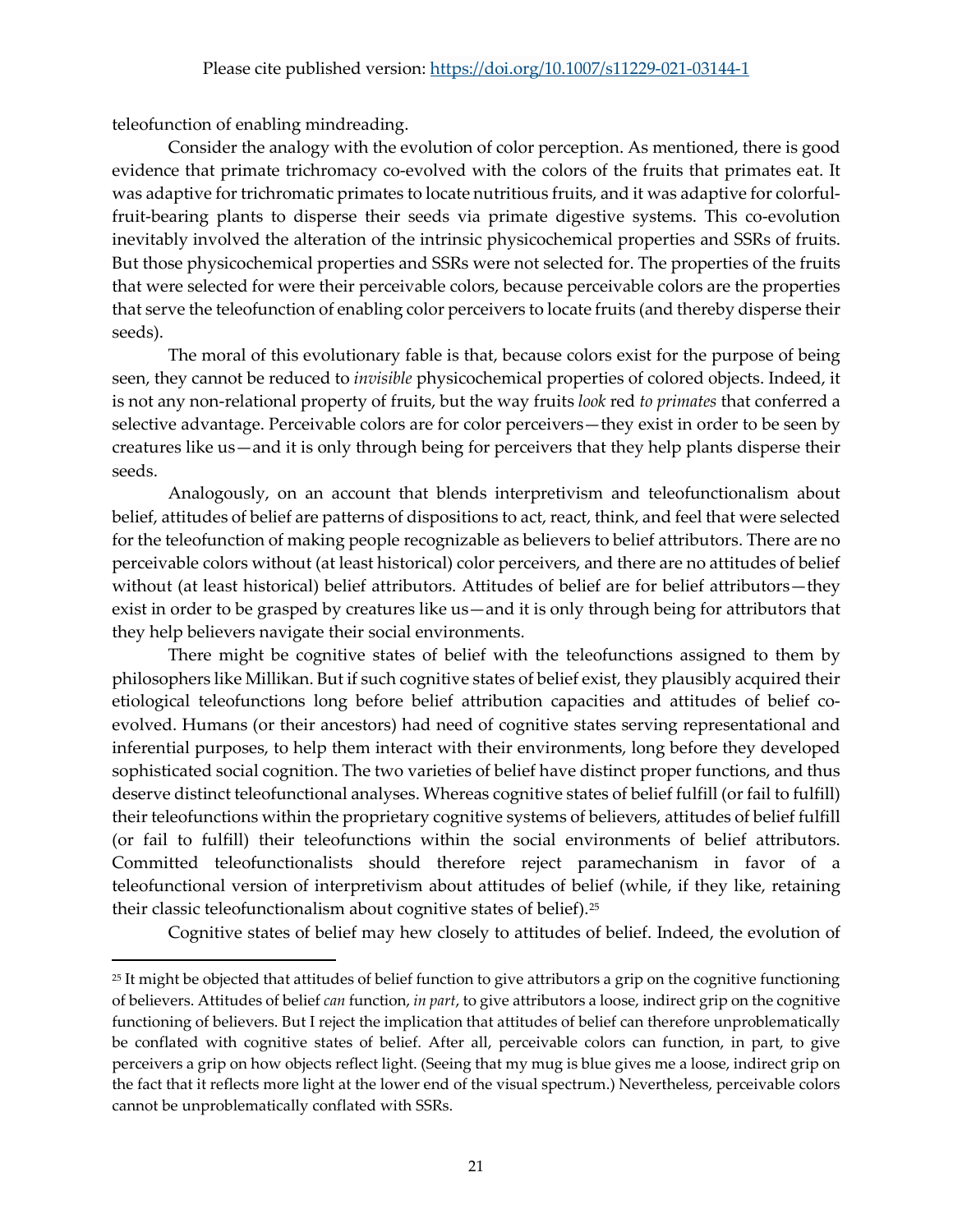## Please cite published version:<https://doi.org/10.1007/s11229-021-03144-1>

mindreadable attitudes of belief may have (contingently) depended on attitudes of belief coming to weakly supervene on cognitive states of belief, such that, given the course of cognitive evolutionary history, believers with the same cognitive states could not have different attitudes of belief. Fred Dretske has argued that beliefs weakly supervene on brain states via an analogy with how monetary value weakly supervenes on the physical properties of coins and bills. The sociohistorical etiology of money guarantees the latter supervenience relation—"thanks to the government's efforts, every piece of paper that has a particular set of intrinsic properties is a genuine \$20 bill" (2000: 269). Dretske proposes that the phylogenetic and ontogenetic etiology of beliefs analogously guarantees the contingent but complete supervenience of the mind on the brain. One could run a very similar argument for the weak supervenience of attitudes of belief on cognitive states of belief.[26](#page-21-0) Especially if cognitive states of belief were pitched at the personal level (á la Pettit and Jackson 1990) and non-etiologically teleofunctionally individuated (á la Sterelny 1990a), this argument might be persuasive. I thus will not argue that attitudes of belief cannot be given a reductive analysis in terms of cognitive states of belief. Instead, I have argued that attitudes ought not be conflated with cognitive states. But reducibility should not be assumed either, given how little is currently known about cognitive architecture, as well as the even murkier question of how attributor-relative aspects of mind are coordinated with intrinsic aspects of mind.

Whether attitudes of belief weakly supervene on cognitive states of belief is an open empirical question. At the other extreme, eliminativists have long stressed that it is an open empirical question whether cognitive states of belief exist at all. If it turns out that there is nothing to be found in human cognitive systems resembling (much less supervened upon by) attitudes of belief, then we should be eliminativists about cognitive states of belief. Nevertheless, the attitudes of belief that play functional roles in the social environments of belief attributors will remain ontologically unscathed. If it turns out that attitudes of belief do weakly supervene on cognitive states of belief, then functionalists will be vindicated in their realism about cognitive states of belief. But they will not be vindicated in their paramechanism. Weak supervenience does not amount to type-identity (Haugeland 1982). Functionalists type-identify beliefs via functions, and attitudes of belief play different functions (in different systems) than cognitive states of belief. Socially primitive creatures living in a world without belief attributors could have evolved cognitive states of belief, but it would have been impossible for them to evolve attitudes of belief.

Indeed, assigning distinct teleofunctions to attitudes and cognitive states restores the double dissociation between the two. Cognitive states of belief that have evolved to serve representational and inferential teleofunctions plausibly multiply realize attitudes of belief that serve teleofunctions of rendering people recognizable as believers. Moreover, believers with intersubjectively determinate cognitive states of belief can have intersubjectively indeterminate attitudes of belief, since they can have distinct attitudes with teleofunctions serving the distinct purposes of different belief attributors.

<span id="page-21-0"></span><sup>&</sup>lt;sup>26</sup> Dretske makes a distinction between behavior and bodily movement and argues that beliefs cause behavior whereas the brain states they weakly supervene on cause bodily movement. Depending on how it goes, an argument for the weak supervenience of attitudes of belief on cognitive states of belief might entail that whereas cognitive states of belief cause behavior, attitudes of belief render that behavior suitable for folk explanation, prediction, regulation, and evaluation.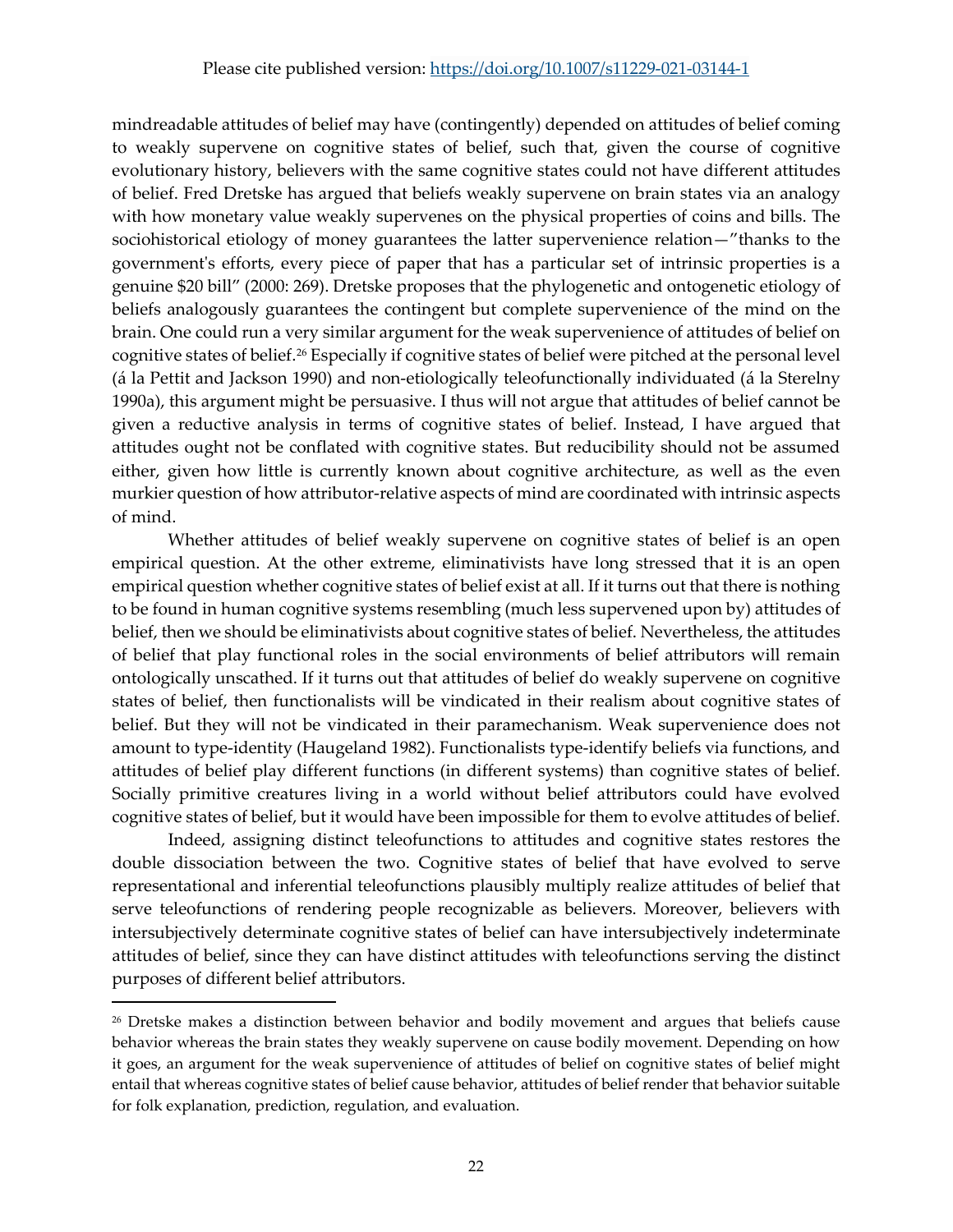#### Please cite published version:<https://doi.org/10.1007/s11229-021-03144-1>

Readers who are uneasy with just-so evolutionary explanations of psychological traits need not be alarmed by the adaptationist bent of the preceding discussion. We can see who color and belief are for without reference to evolutionary history. Right now, somewhere in the Blue Ridge Mountains, a berry is being eaten by a bear—leading to the dispersal of its seeds—because of its vibrant color. The functional role of the color is to signal EAT ME! to the bear. Analogously, when we attribute the belief that the mug contains hot coffee to Mo, Delia, and Roger, we are not speculating about the trio's respective cognitive architectures. We are making sense of, and coming to terms with, their complex patterns of thoughts, feelings, actions, and reactions. The functional role of these patterns is to signal I TAKE THE MUG TO CONTAIN HOT COFFEE! to themselves and other belief attributors. Likewise, the question of what Ella believes matters to Brown and Jones: they are trying to figure out how to intervene, on the basis of whether or not she believes she should kill herself. They are not speculating about what productively causes her to act—by stipulation, they agree about that. Instead, they are arguing about how best to characterize her in terms of belief, so that they can lend a helping hand more effectively.

Teleofunctionalists ought not conflate attitudes of belief with cognitive states of belief; the former emerge within belief attribution practices, whereas the latter emerge within (etiological or systemic) analyses of cognitive systems. By refusing to conflate attitudes with cognitive states, philosophers can provide a rigorous account of the former that is invulnerable to revision at the whim of ephemeral trends in theories of cognitive architecture. Identity theorists, computational functionalists, commonsense functionalists, teleofunctionalists, and eliminativists about cognitive states of belief should all agree that attitudes of belief are patterns of living that play functional roles in belief attributors' social environments. Pace recent paramechanical critiques (Crane 2016; Quilty-Dunn & Mandelbaum 2018), interpretivism complements the cognitive scientific study of belief, just as relationalism complements the physical study of color.

#### **5. Interpretivism all the way down?**

I have argued that attitudes of belief emerge in relation to interpretation, and must therefore be distinguished from any intrinsic cognitive states of belief posited by cognitive scientists. I have not yet discussed the more radical possibility that cognitive states of belief themselves are not intrinsic characteristics of believers—that is, that cognitive states of belief, like attitudes of belief, emerge in relation to interpretation. Perhaps cognitive states of belief emerge relative to philosophers and scientists' theoretically motivated belief attribution practices, in much the same manner as attitudes of belief emerge relative to folks' socially motivated belief attribution practices. Philosophers of various persuasions might find this claim plausible due to their specific commitments about the nature of belief, or due to a more general commitment to interpretivism about the mental (á la Mölder 2010) or to perspectivism about functional individuation (á la Cummins 1983 or Craver 2007) or to perspectivism about all scientific kinds (á la Kuhn 1962 or Giere 2010).[27](#page-22-0)

The possibility that cognitive states of belief are themselves interpretation-dependent does not necessarily obviate the distinction between attitudes of belief and cognitive states of

<span id="page-22-0"></span><sup>27</sup> Lee and Dewhurst (2021) offer an illuminating discussion of the relationship between interpretivism (spelled out in terms of Dennett's 'intentional stance') and perspectivisms about mechanistic explanation.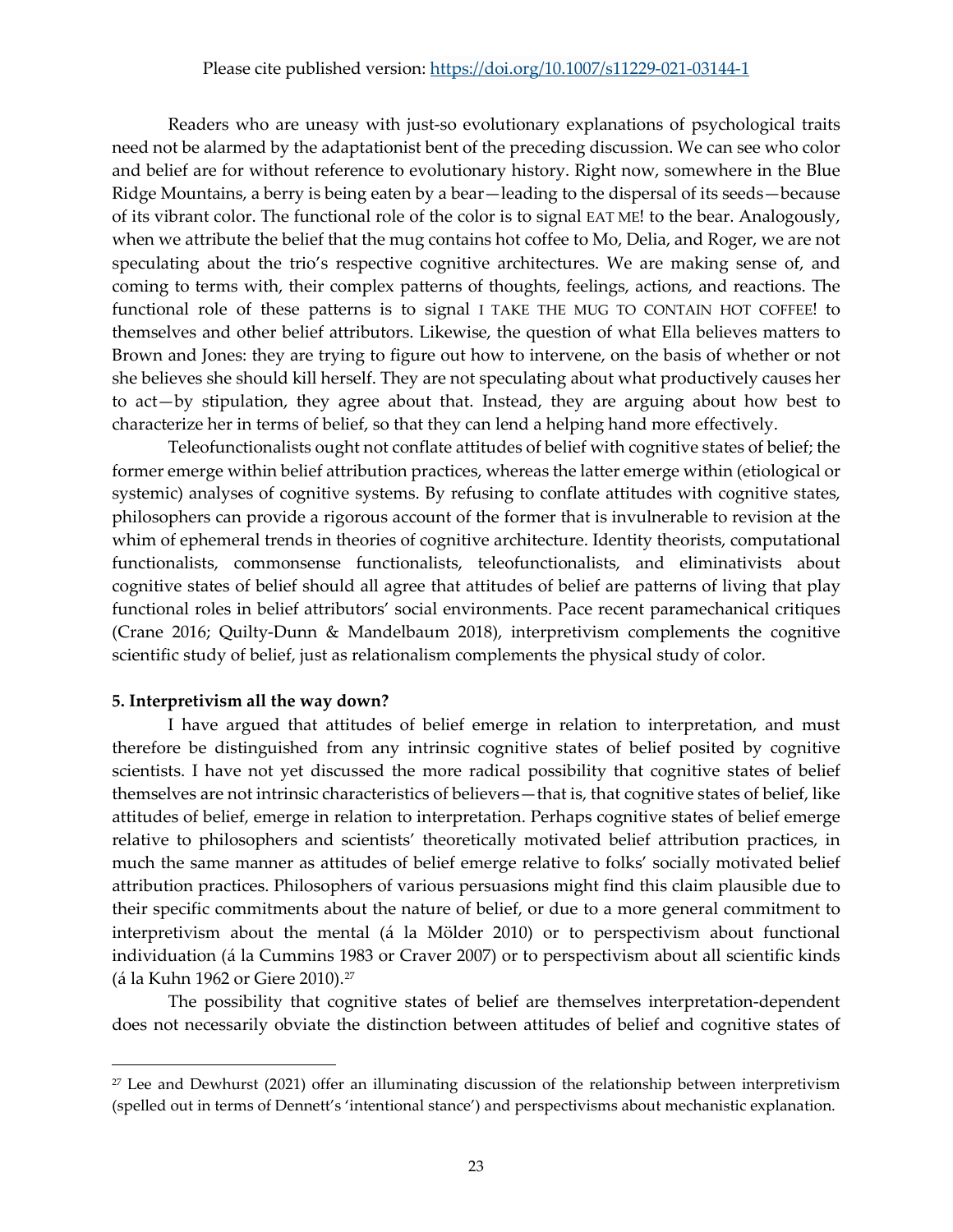belief. After all, the theoretical motivations that drive scientists' belief attribution practices might be sufficiently different from the social motivations that drive folks' belief attribution practices to make it such that the cognitive states of belief that emerge in relation to the former are importantly distinct from the attitudes of belief that emerge in relation to the latter. As mentioned at the outset of this article, there is good reason to doubt that folks ordinarily construe beliefs as inner causes that produce behavior. But that is precisely how many cognitive scientists construe beliefs. Thus, even if they are interpretation-dependent, cognitive states are plausibly individuated with respect to the functional role that they purportedly play within a cognitive system (which itself may be individuated in relation to cognitive scientists' perspectives and explanatory aims)—and can be empirically discovered to exist, or not, via investigations into whether the cognitive system functions in the theorized manner. In contrast, as I argued in §4, attitudes of belief are individuated with respect to the role they play (not in the believer's cognitive system but) in the social environment of the belief attributor. Given this core difference in how cognitive states of belief and attitudes of belief are individuated—which holds even if both varieties of belief emerge in relation to interpretation—the distinction between them strikes me as iron-clad.

Nevertheless, I will not pretend to have settled the issue of whether it would make practical sense to continue to distinguish cognitive states of belief from attitudes of belief if one were to accept the more radical claim that all believing is interpretation-dependent. Instead, I will be content noting that I do take myself to have shown that the distinction between cognitive states of belief and attitudes of belief is extremely useful within our present intellectual environment in which many philosophers and scientists remain committed to the existence of non-interpretationdependent beliefs as central theoretical posits in cognitive science. Determining whether cognitive states of belief—if they exist—are intrinsic or interpretation-dependent is a tall order. It implicates old, vexed debates about the mind-body problem, the relation of mind to world, natural kinds, natural teleology, and the theory-ladenness of science, as well as newer vexed debates about cognitive architecture, mechanistic explanation, and the explanatory scope of cognitive science. Those debates have not been settled in this article. If they are eventually settled in a manner that supports both the existence and the interpretation-dependence of cognitive states of belief, then it is possible that my distinction between attitudes and cognitive states will have been obviated (my remarks in the previous paragraph notwithstanding).

As those debates currently stand, however, many philosophers remain convinced that cognitive states of belief are intrinsic characteristics of believers (perhaps with some important characteristics derived from their etiology). Jerry Fodor once wrote that if something like this were not "literally true, then practically everything I believe about anything is false and it's the end of the world" (Fodor 1989: 77). In this article, I have argued that if Fodor (or Jackson and Pettit, or Millikan, or any other philosopher who posits non-interpretation-dependent cognitive states of belief) is correct about cognitive states of belief, then they ought not conflate them with attitudes of belief. Rather, all philosophers should be ecological interpretivists about attitudes of belief, no matter their views about the beliefs invoked in cognitive science, just as all philosophers should be relationalists about perceivable color, no matter their views about the colors invoked in the physics of light. Even if it does not hold fast in the end, the working distinction between attitudes of belief and cognitive states of belief is, at present, indispensable as a means of guiding everybody to the truth about the beliefs we human beings attribute to each other in everyday life.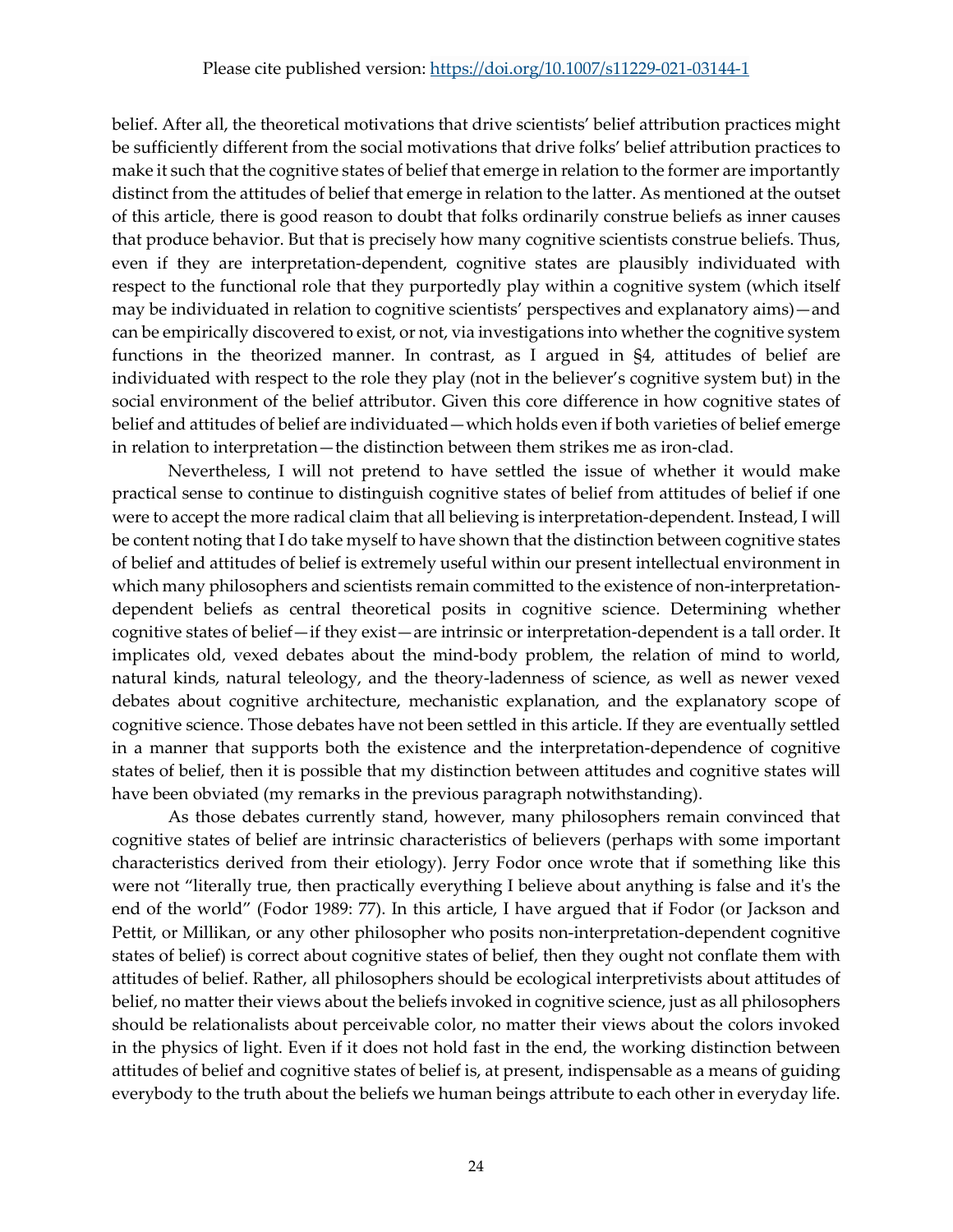# **Acknowledgements**

This article had a long adolescence. I first developed the analogy between belief and color in a term paper for a 2013 graduate seminar on Evolution and Perception led by Gary Hatfield. That term paper became the seed for my doctoral dissertation on the metaphysics of belief, which I defended in 2018 under Hatfield's supervision. Despite the fact that its earliest ancestor was the first piece of the dissertation to fall into place, the present article is the last direct descendent of the dissertation that I expect to appear in print as a standalone article. Along the way, it has been reworked and sharpened through feedback from audiences at the University of Pennsylvania, Kenyon College, The College of Wooster, Utica College, West Virginia University, and the 2014 Meeting of the Society for Philosophy and Psychology in Vancouver, and especially through conversations with Kristin Andrews, Ben Baker, Marie Barnett, Justin Bernstein, Ned Block, Brett Calcott, Liz Camp, David Cerbone, David Chalmers, Jonathan Cohen, Amelia Curry, David Curry, Louise Daoust, Dan Dennett, Karen Detlefsen, Zoltan Domotor, Alkistis Elliott-Graves, Steve Esser, Marth Farah, Lindsey Fiorelli, Daniel Fryer, Geoff Georgi, Kurt Gerry, Peter Godfrey-Smith, Nabeel Hamid, Gary Hatfield, David Hoinski, Brian Huss, Karen Kovaka, Susan Sauvé Meyer, Lisa Miracchi, Thomas Noah, Emily Parke, Hal Parker, Jay Peters, Charles Phillips, Pierce Randall, Brian Reese, Sharon Ryan, Carlos Santana, Dan Singer, Jordan Taylor, Garret Thomson, Michael Weisberg, and Rob Willison. Many thanks to all of the aforementioned, to those I've failed to mention, and to several anonymous reviewers, including reviewers for *Synthese* who provided particularly generous comments.

# **References**

- Almagro Holgado, M. & Fernandez Castro, V. (2020). The Social Cover View: a Non-Epistemic Approach to Mindreading. *Philosophia* 48: 483–505.
- Andrews, K. (2012). *Do Apes Read Minds?* MIT Press.
- Andrews, K. (2018). Apes track false beliefs but might not understand them. *Learning & Behavior*, 46: 1, 3–4.
- Baker, L. R. (1995). *Explaining Attitudes.* MIT Press.
- Block, N. (1990). Inverted Earth. In J. Tomberlin (Ed.), *Philosophical Perspectives*. Ridgeview Press.
- Boesch, C. and Boesch-Achermann, H. (2000). *The Chimpanzees of the Taï Forest: Behavioural Ecology and Evolution.* OUP.
- Boesch, C. (2009). *Wild Cultures*. CUP.
- Boghossian, P. & Velleman, D. (1989). Colour as a secondary quality. *Mind* 98:81-103.
- Burge, T. (2010). *Origins of Objectivity*. OUP.
- Buttelmann, D., Buttelmann, F., Carpenter, M., Call, J., & Tomasello, M. (2017). "Great apes distinguish true from false beliefs in an interactive helping task". *PLoS ONE* 12(4): e0173793.
- Call, J. & Tomasello, M. (2008). Does the chimpanzee have a theory of mind? 30 years later. *Trends in Cognitive Science,* 12(5):187–192.
- Chase, P. (2013). Human Culture is more than Memes in Transmission. In G. Hatfield and H. Pittman (Eds.), *Evolution of Mind, Brain and Culture,* Penn, 347–378.
- Chirimuuta, M. (2015). *Outside Color*. MIT Press.
- Churchland, P. (1981). Eliminative Materialism and the Propositional Attitudes. *Journal of*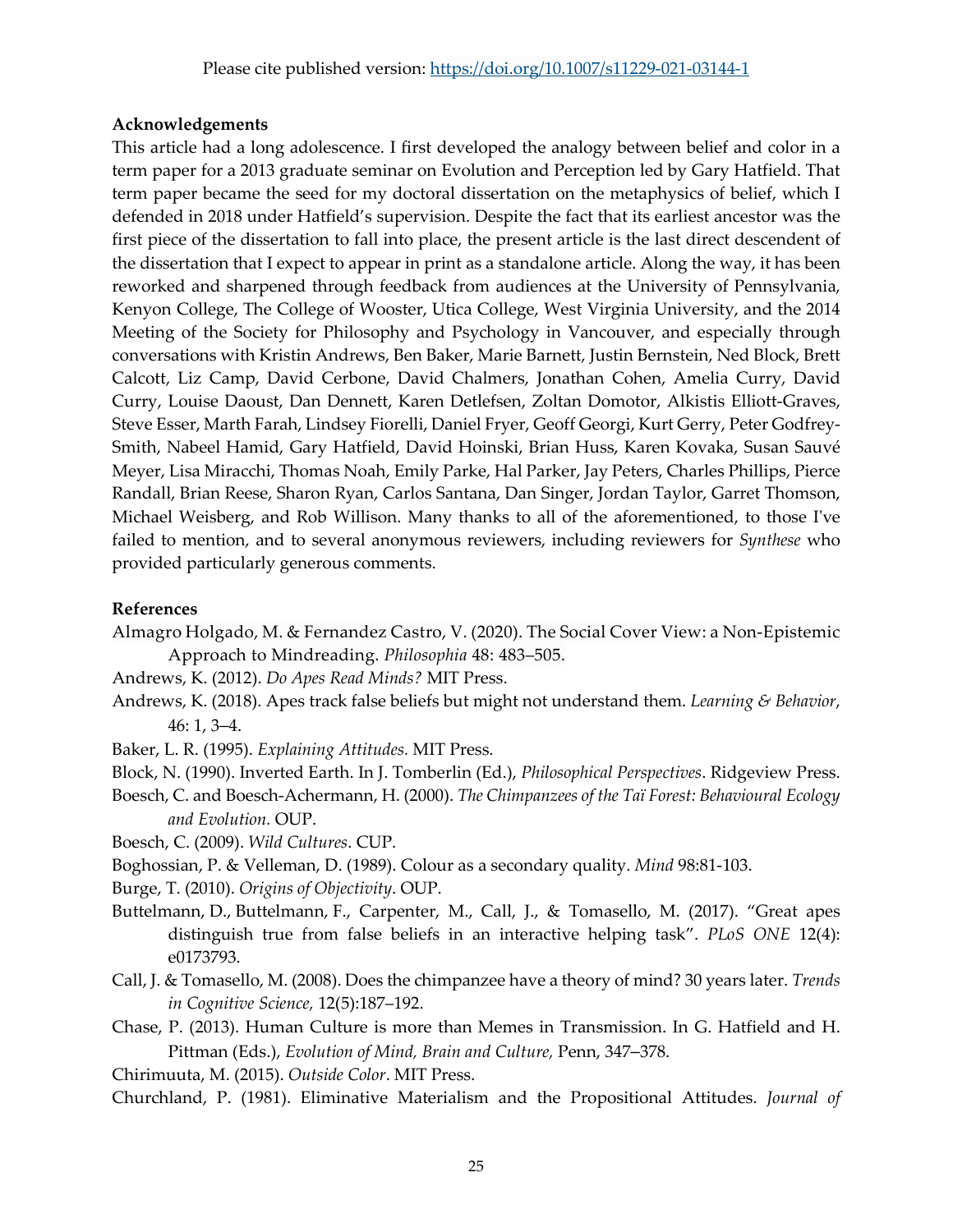*Philosophy* Vol. 78, No. 2., 67–90.

- Cohen, J. (2009). *The Red and the Real.* OUP.
- Connolly, K. (2019). *Perceptual Learning*. OUP.
- Crane, T. (2016). *The Mechanical Mind*, Third Edition. Routledge.
- Craver, C. (2007). *Explaining the Brain: Mechanisms and the Mosaic Unity of Neuroscience*. OUP.
- Crockford, C., Wittig, R., Mundry, R., & K. Zuberbuhler (2012). Wild Chimpanzees Inform Ignorant Group Members of Danger. *Current Biology* 22:2, 142–146.
- Cummins, R. (1975). Functional analysis. *Journal of Philosophy* 72:741–60.
- Cummins, R. (1983). *The Nature of Psychological Explanation*. MIT Press.
- Curry, D. S. (2018). Beliefs as inner causes: the (lack of) evidence. *Philosophical Psychology* 31:6, 850–877.
- Curry, D. S. (2020). Interpretivism and norms. *Philosophical Studies* 177:4, 905–930.
- Curry, D. S. (forthcoming a). Belief in character studies. *American Philosophical Quarterly*.
- Curry, D. S. (forthcoming b). Interpretivism without judgement-dependence. *Philosophia*.
- Curry, D. S. (forthcoming c). Street smarts. *Synthese*.
- Curry, D. S. (forthcoming d). *g* as bridge model. *Philosophy of Science*.
- Davidson, D. (1963). "Actions, Reasons, and Causes". *Journal of Philosophy*, 60(23), 685–700.
- Davidson, D. (2001). *Subjective, Intersubjective, Objective*. OUP.
- Davies, P. S. (2001). *Norms of Nature: Naturalism and the Nature of Functions.* MIT Press.
- Davies, P. S. (2009). *Subjects of the World.* Chicago University Press.
- Dennett, D. C. (1978). *Brainstorms: Philosophical Essays on Mind and Psychology*. MIT Press.
- Dennett, D. C. (1998). *Brainchildren*. MIT Press.
- Dewhurst, J. (2017). Folk psychology and the Bayesian brain. In Metzinger & Wiese (Eds.), *Philosophy and Predictive Processing*.
- Dretske, F. (1988). *Explaining Behavior.* MIT Press.
- Dretske, F. (2000). *Perception, Knowledge and Belief.* Cambridge Studies in Philosophy.
- Fodor, J. (1987). *Psychosemantics.* MIT Press.
- Fodor, J. (1989). Making Mind Matter More. *Philosophical Topics* 17: 1, 59–79.
- Fodor, J. (1992). *The Elm and the Expert.* MIT Press
- Fodor, J. & Pylyshyn Z. (2016). *Minds without Meanings*. MIT Press.
- Gert, J. (2017). *Primitive Colors*. OUP.
- Giere, R. (2010). *Scientific Perspectivism*. Chicago.
- Godfrey-Smith, P. (1996). *Complexity and the Function of Mind in Nature*. CUP.
- Godfrey-Smith, P. (2005). Folk Psychology as a Model. *Philosophers' Imprint* 5:6, 1–16.
- Hare, B., Call, J., Agnetta, B. & Tomasello, M. (2000). Chimpanees know what conspecifics do and do not see. *Animal Behaviour* 59 (4): 771–785.
- Hardin, C. L. (1988). *Color for Philosophers: Unweaving the Rainbow*. Hackett.
- Harman, G. (1987). (Nonsolipsistic) Conceptual Role Semantics. In Ernie LePore (Ed.), *New Directions in Semantics* (pp. 55–81). London: Academic Press.
- Hatfield, G. (1992). Color Perception and Neural Encoding: Does Metameric Matching Entail a Loss of Information? *PSA 1992: Proceedings of the Biennial Meeting of the Philosophy of Science Association*, David Hull & Mickey Forbes (eds.), 1:492–504.
- Hatfield, G. (2009). *Perception & Cognition*. OUP.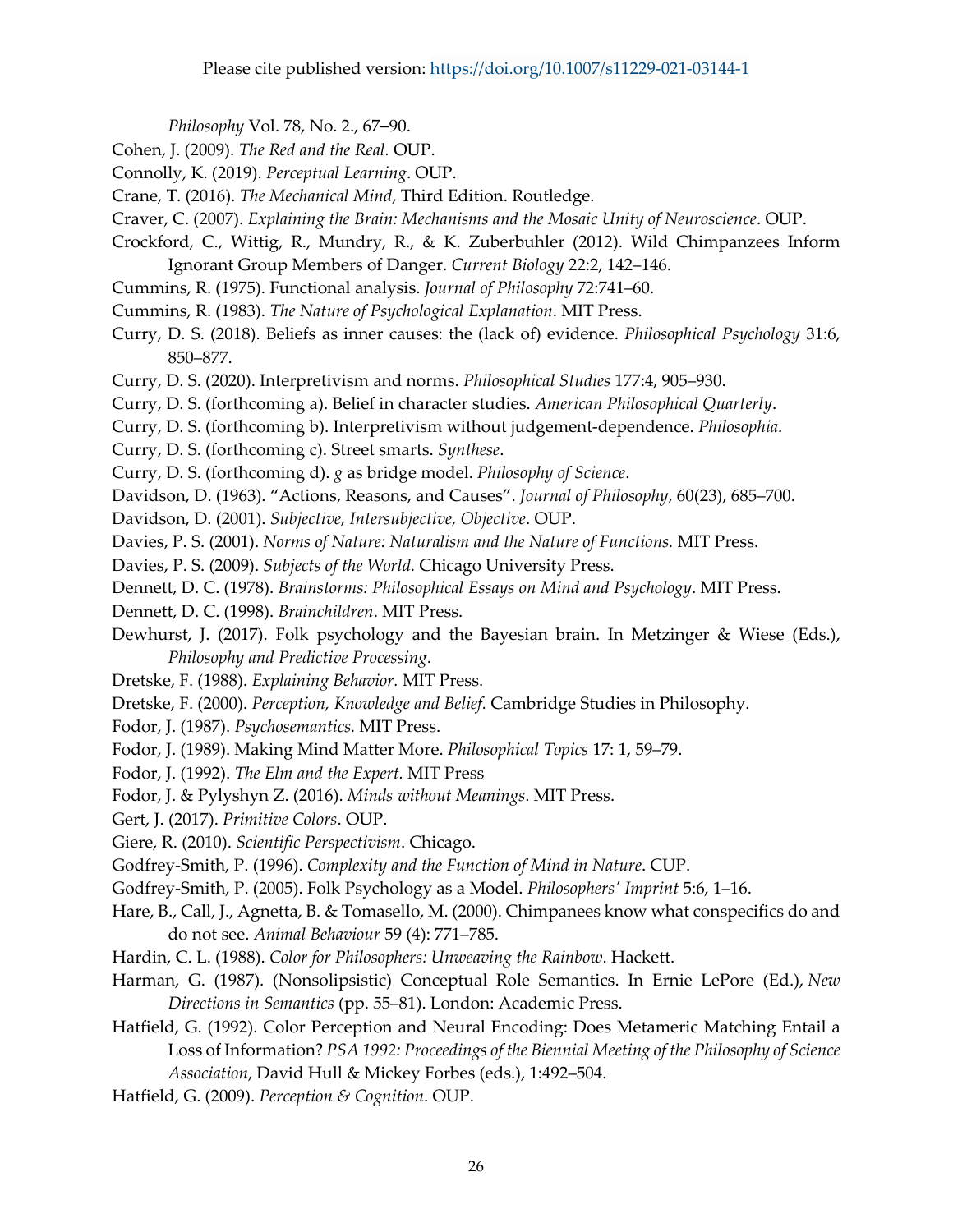Haugeland, J. (1982). Weak supervenience. *American Philosophical Quarterly*, 19: 93–103.

Heyes, C. & Frith, C. (2014). The cultural evolution of mind reading. *Nature*, Vol 344, 6190.

- Heyes, C. (2018). *Cognitive Gadgets: The Cultural Evolution of Thinking*. HUP.
- Hilbert, D. (1987). *Color and Color Perception: A Study in Anthropocentric Realism.* CSLI.
- Hrdy, S. (2009). *Mothers and Others*. Harvard University Press
- Hutto, D. (2011). Presumptuous naturalism: a cautionary tale. *American Philosophical Quarterly*, 48(2): 129-145.
- Jackson, F. (1977). *Perception: A Representative Theory*. Cambridge University Press.
- Jackson, F. & Pettit, P. (1990). In defence of folk psychology. *Philosophical Studies* 59: 31–54.
- Jacobs, G. H. (1996). Primate photopigments and primate color vision. *Proceedings of the National Academy of Science USA* 93:577–81.
- Kitcher, P. (1991). Narrow Psychology and Wide Functionalism. In R. Boyd, P. Gasper, and J.D. Trout, (Eds.), *The Philosophy of Science* (671–685). MIT Press.
- Kuhn, T. (1962). *The Structure of Scientific Revolutions*. Chicago.
- Krupenye, C., Kano, F., Hirata, S., Call, J., & Tomasello, M. (2016). Great apes anticipate that other individuals will act according to false beliefs. *Science*, 354(6308), 110–114.
- Lavelle, J. S. (2019). The impact of culture on mindreading. *Synthese*. Online First.
- Lee, J. & Dewhurst, J. (2021). The mechanistic stance. *European Journal for Philosophy of Science* 11  $(1):1-21.$
- Lycan, W. (1987). *Consciousness*. MIT Press.
- Maibom, H. (2009). In Defence of (Model) Theory Theory. *Journal of Consciousness Studies*, 16, 360.
- Malle, B. (2004). *How the Mind Explains Behavior*. MIT Press.
- Malle, B., Knobe, J., & Nelson, S. (2007). Actor-observer asymmetries in behavior explanations: New answers to an old question. *Journal of Personality and Social Psychology, 93*, 491–514.
- Mameli, M. (2001). Mindreading, mindshaping, and evolution. *Biology and Philosophy,* 16, 597– 628.
- Matthews, R. (2007). *The Measure of Mind*. OUP.
- McGeer, V. (2007). The regulative dimension of folk psychology. In D. Hutto, M. M. Ratcliffe, (Eds.), *Folk Psychology Re Assessed*, Springer, 137–156.
- Menzel, R.; Steinmann, E.; Souza, J. De; Backhaus, W. (1988). Spectral Sensitivity of Photoreceptors and Colour Vision in the Solitary Bee, Osmia Rufa. *Journal of Experimental Biology* 136 (1): 35–52.
- Millikan, R. (1984). *Language, Thought and Other Biological Categories*. MIT Press.
- Millikan, R. (1993). *White Queen Psychology and Other Essays for Alice*. MIT Press
- Millikan, R. (2000). *On Clear and Confused Ideas: An Essay about Substance Concepts*. Cambridge University Press.
- Mölder, B. (2010). *Mind Ascribed*. John Benjamins Publishing.
- Mollon, J. D. (1989). "Tho' she kneel'd in that place where they grew..." The uses and origins of primate colour vision. *Journal of Experimental Biology* 146:21–38.
- Morgan, C. L. (1883). Suicide of Scorpions. *Nature* 27, 313–314.
- Nagel, J. (2011). Knowledge as a mental state. *Oxford Studies in Epistemology* Vol 4, Ch 10.
- Neander, K. (2017). *A Mark of the Mental: In Defense of Informational Teleosemantics*. MIT Press.
- Papineau, D. (1993). *Philosophical Naturalism*. Blackwell.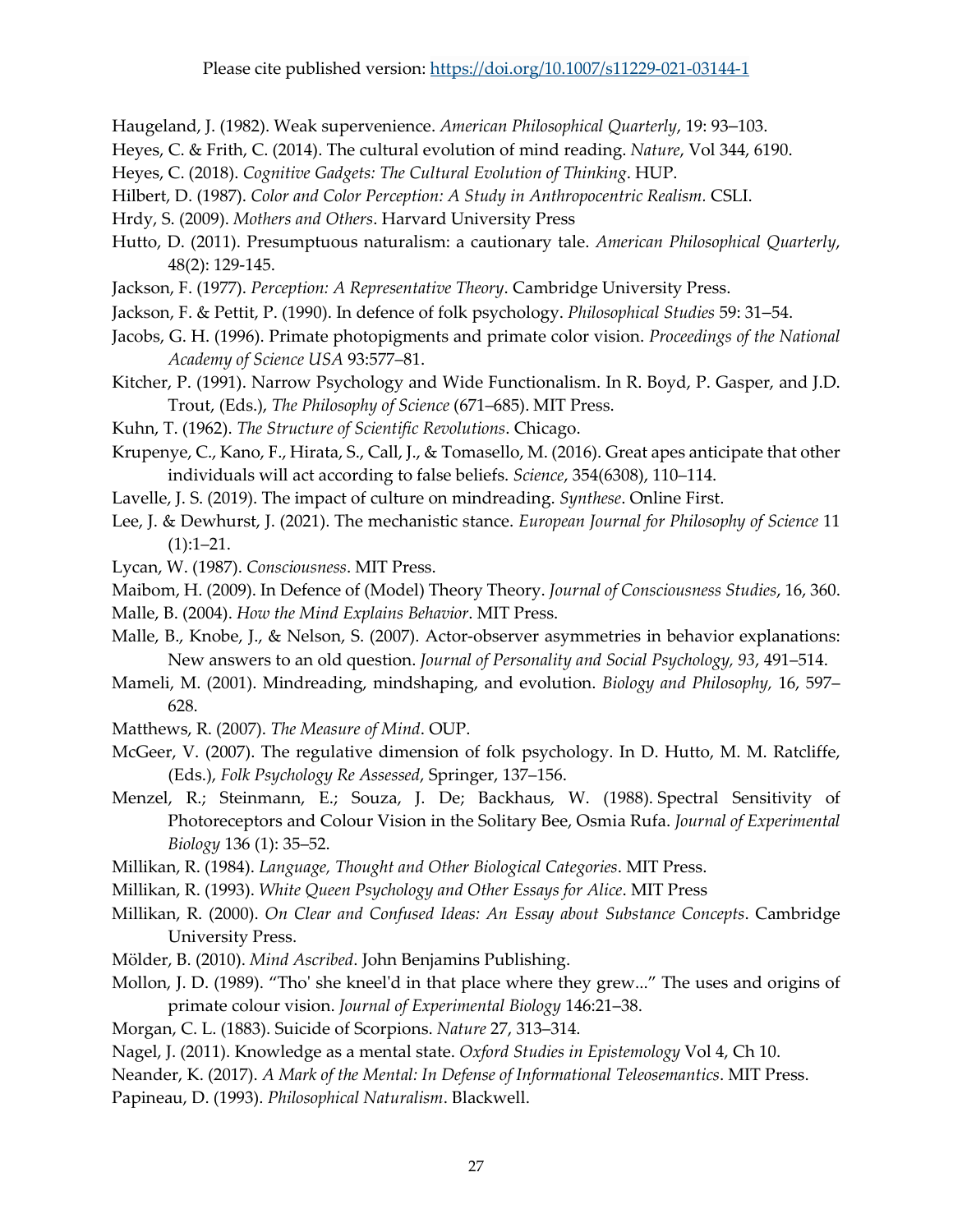Peacocke, C. (1992). *A Study of Concepts*. MIT Press.

- Place, U. T. (1956) Is consciousness a brain process? *British Journal of Psychology* 47:44–50.
- Porot, N. & Mandelbaum, E. (2021). The science of belief: A progress report. *WIREs Cognitive Science* 12(2): e1539.
- Poslajko, K. (2020). The Lycan-Stich argument and the plasticity of "belief". *Erkenntnis*. Online First.
- Putnam, H. (1967). Psychological predicates. In Capitan & Merrill (eds.) *Art, Mind, and Religion*  (37–48). Pittsburgh.
- Putnam, H. (1975). The Meaning of meaning. *Minnesota Studies in the Philosophy of Science* 7:131– 193.
- Putnam, H. (1988). *Representation and Reality*. MIT Press.
- Pylyshyn, Z. (1980). Cognition and Computation. *Behavioral and Brain Sciences* 3, 111–32.
- Pylyshyn, Z. (1984). *Computation and Cognition*. MIT Press.
- Quilty-Dunn, J. & Mandelbaum, E. (2018). Against dispositionalism: belief in cognitive science. *Philosophical Studies* 175: 2353–2372.
- Rabin, J., Houser, B., Talbert, C., & Patel, R. (2016). Blue-Black or White-Gold? Early Stage Processing and the Color of 'The Dress'. *PLoS ONE* 11(8).
- Regan, B.C, C. Julliot, B. Simmen, F. Viénot, P. Charles–Dominique, J. D. Mollon (2001). Fruits, foliage and the evolution of primate colour vision. P*hil. Trans. R. Soc. Lond. B* 356: 229–283.
- Ryle, G. (1949). *The Concept of Mind*. Chicago University Press.
- Schlaffke, L., Golisch, A., Haag, L., Lenz, M., Heba, S., Lissek, S., Schmidt-Wilcke, T., Eysel, U., Tegenthoff, M. (2015). The brain's dress code: How The Dress allows to decode the neuronal pathway of an optical illusion. *Cortex*, 73: 271–275.
- Schwitzgebel, E. (2002). A Phenomenal, Dispositional Account of Belief. *Nous*, 36, 249–275.
- Schwitzgebel, E. (2013). A Dispositional Approach to Attitudes: Thinking Outside the Belief Box. In N. Nottelmann (Ed.), *New Essays on Belief* (75–99). Palgrave Macmillan.
- Schwitzgebel, E. (2018) It's not just one thing, to believe there's a gas station on the corner. *The Splintered Mind* weblog, February 28. Retrieved from http://schwitzsplinters.blogspot.com/2018/02/its-not-just-one-thing-to-believe.html.
- Shapiro, Lawrence (2018). Reduction redux. *Studies in History and Philosophy of Science Part A,* Volume 68, 10–19.
- Smart, J. C. C. (1961). Colours. *Philosophy* 36:128–42.
- Smart, J. C. C. (2000). The Mind/Brain Identity Theory. *The Stanford Encyclopedia of Philosophy.*
- Sober, E. (1985). Panglossian Functionalism and the Philosophy of Mind. *Synthese,* 64, 165–94.
- Sommers, F. (2009). Dissonant beliefs. *Analysis* 69:2, 267–274
- Spaulding, S. (2015). On Direct Social Perception. *Consciousness and Cognition* 36: 472–482.
- Spaulding, S. (2018). *How We Understand Others*. Routledge.
- Sterelny, K. (1990a). Animals and Individualism. *Vancouver Studies in CogSci* 1, 323–339.
- Sterelny, K. (1990b). *The Representational Theory of Mind*. Blackwell.
- Sterelny, K. (2012). *The Evolved Apprentice.* MIT Press.
- Strand, M. & Lizardo, O. (2015). Beyond world images: Belief as embodied action in the world. *Sociological Theory* 33:44-70.
- Tanney, J. (2013). *Rules, Reason, and Self-Knowledge.* HUP.